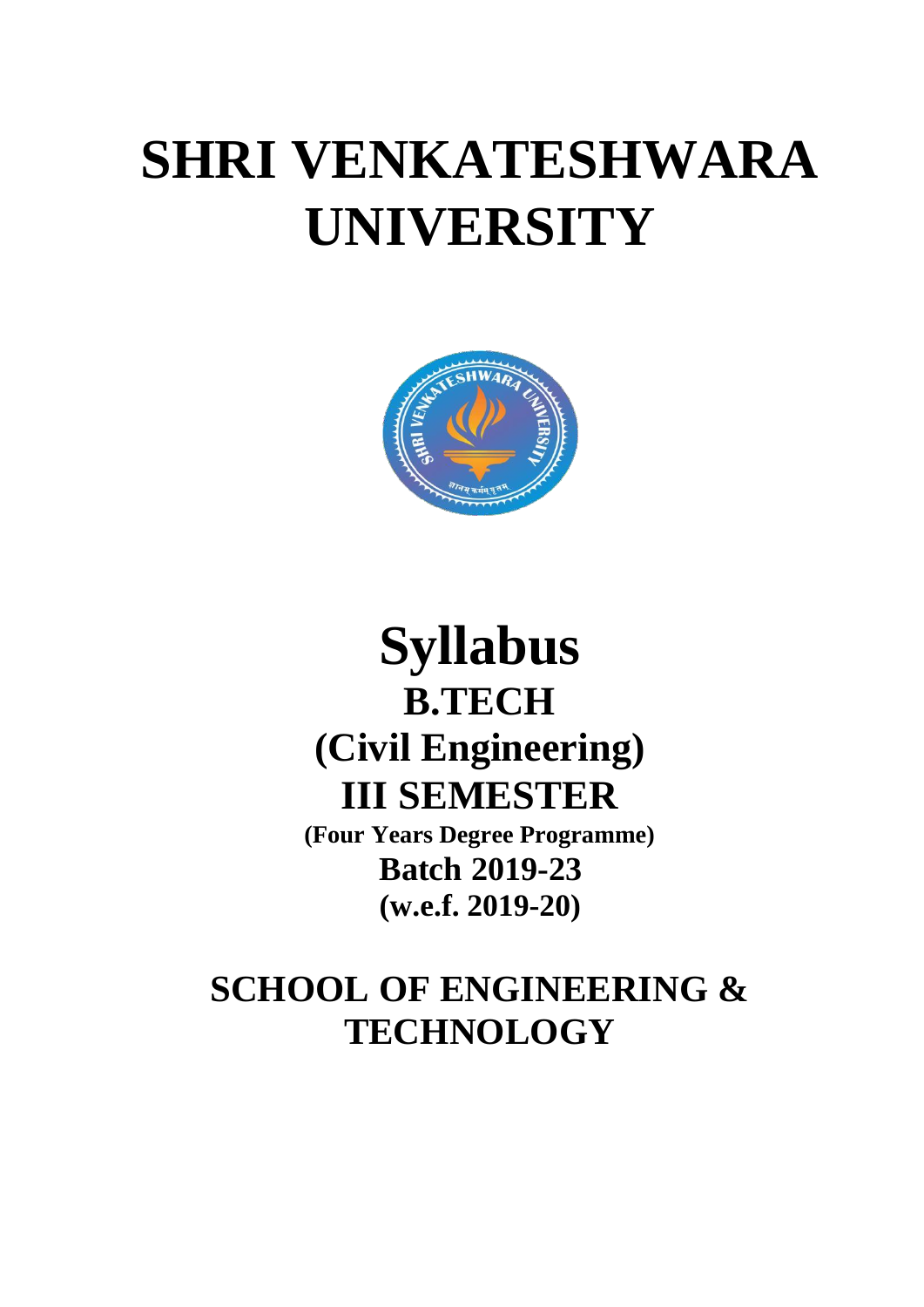| $\overline{\bf SI}$         |                         | Subject                                                    |                | <b>Periods</b>   |                |                     |                           | <b>Evaluation Scheme</b> |                  | <b>End Semester</b> |                  |                  |                |
|-----------------------------|-------------------------|------------------------------------------------------------|----------------|------------------|----------------|---------------------|---------------------------|--------------------------|------------------|---------------------|------------------|------------------|----------------|
| $\mathbf N$<br>$\mathbf{0}$ | Subject<br><b>Codes</b> |                                                            | $\mathbf{L}$   | T                | ${\bf P}$      | $\overline{C}$<br>T | ${\bf T}$<br>$\mathbf{A}$ | <b>Tot</b><br>al         | $\mathbf P$<br>S | TE                  | $\mathbf P$<br>E | <b>Tot</b><br>al | <b>Credit</b>  |
| $\mathbf{1}$                | <b>SBS-301</b>          | Life Science                                               | $\mathbf{1}$   | $\theta$         | $\overline{0}$ | 20                  | 10                        | $\overline{30}$          |                  | 70                  |                  | 100              | $\mathbf{1}$   |
| $\overline{c}$              | <b>SBS-302</b>          | Mathematics-III<br>(Transform<br>&Discrete<br>Mathematics) | $\overline{2}$ | $\overline{0}$   | $\overline{0}$ | 20                  | 10                        | 30                       |                  | 70                  |                  | 100              | $\overline{2}$ |
| $\overline{3}$              | <b>SES-303</b>          | <b>Biology</b> for<br>Engineers                            | $\overline{3}$ | $\theta$         | $\overline{0}$ | 20                  | 10                        | 30                       |                  | 70                  |                  | 100              | $\overline{3}$ |
| $\overline{\mathbf{4}}$     | <b>SES-304</b>          | Engineering<br>Mechanics                                   | $\overline{3}$ |                  | $\overline{0}$ | 20                  | 10                        | $\overline{30}$          |                  | 70                  |                  | 100              | $\overline{4}$ |
| 5                           | <b>SES-305</b>          | Energy Science &<br>Engineering                            | $\mathbf{1}$   |                  | $\overline{0}$ | 20                  | 10                        | 30                       |                  | 70                  |                  | 100              | $\overline{2}$ |
| 6                           | <b>SBS-306</b>          | Introduction to Civil<br>Engineering                       | $\overline{2}$ | $\overline{0}$   | $\overline{0}$ | 20                  | 10                        | 30                       |                  | 70                  |                  | 100              | $\overline{2}$ |
| $\tau$                      | <b>SHM-301</b>          | <b>Effective Technical</b><br>Communication                | $\overline{3}$ | $\overline{0}$   | $\overline{0}$ | 20                  | 10                        | 30                       |                  | 70                  |                  | 100              | $\overline{3}$ |
| $8\,$                       | <b>SBS-312</b>          | Life Science Lab                                           | $\mathbf{0}$   | $\boldsymbol{0}$ | $\overline{2}$ |                     |                           |                          | $\overline{25}$  |                     | $\overline{25}$  | 50               | $\mathbf{1}$   |
| 9                           | <b>SES-314</b>          | Computer-aided<br>Civil Engineering<br>Drawing Lab         | $\mathbf{1}$   | $\Omega$         | $\overline{2}$ |                     |                           |                          | 25               |                     | 25               | 50               | $\overline{2}$ |
|                             |                         |                                                            |                |                  |                |                     |                           |                          |                  |                     |                  | 800              | 20             |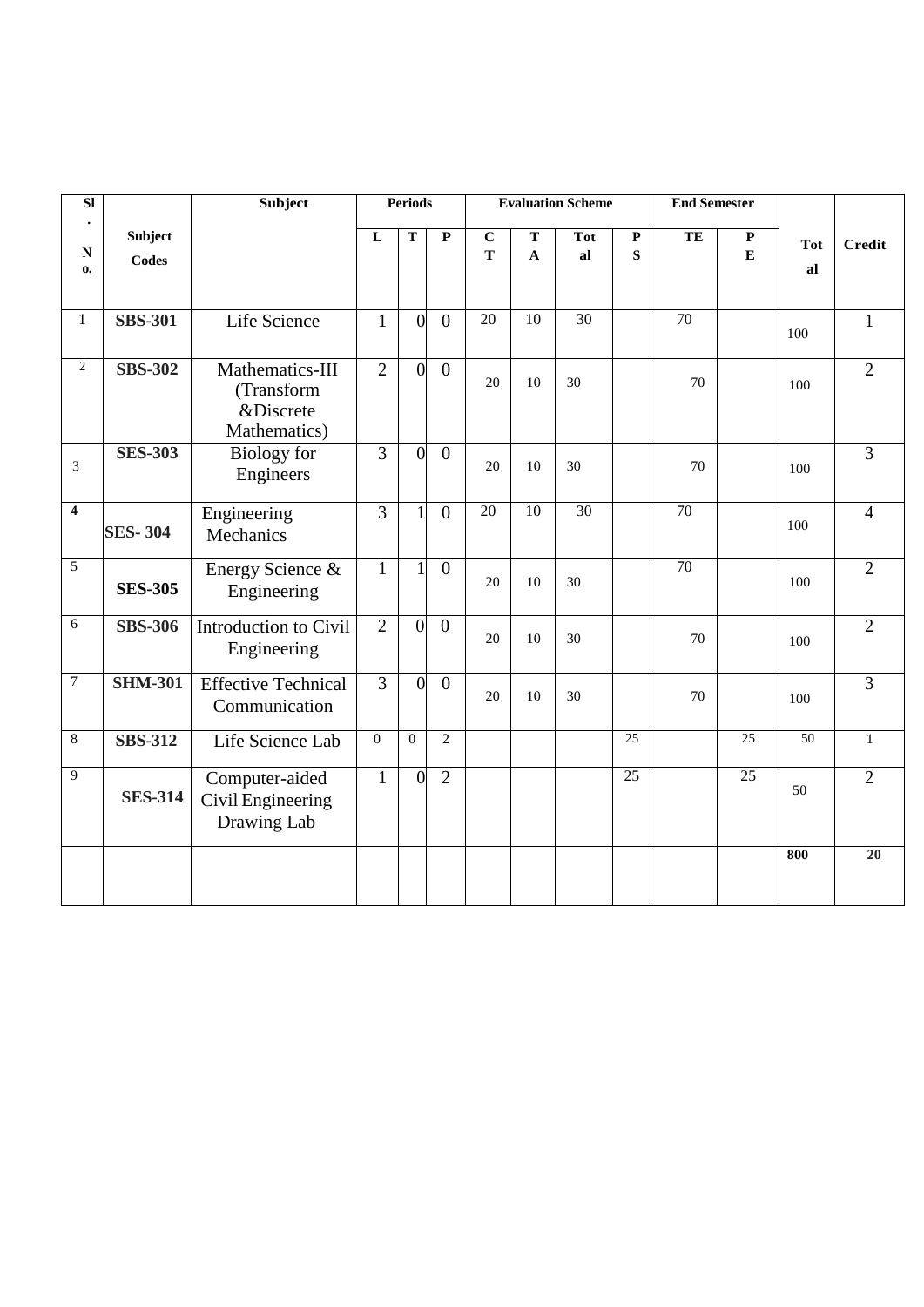|               | <b>Life Science</b>          | $\mathbf{L}:0\mathrm{T}:2\mathrm{P}$ | credits |
|---------------|------------------------------|--------------------------------------|---------|
| $\sim$ $\sim$ | $\mathbf{r}$<br>$\mathbf{r}$ | .                                    |         |

**Module 1A**: *Plant Physiology* covering, Transpiration; Mineral nutrition *(3 Lectures)*

**Module 1B**: *Ecology* covering, Ecosystems- Components, types, flow of matter and energy in an ecosystem; Community ecology- Characteristics, frequency, life forms, and biological spectrum; Ecosystem structure- Biotic and a-biotic factors, food chain, food web, ecological pyramids; *(3 Lectures)*

**Module 2A**: *Population Dynamics* covering, Population ecology- Population characteristics, ecotypes; Population genetics- Concept of gene pool and genetic diversity in populations, polymorphism and heterogeneity; *(3 Lectures)*

**Module 2B***: Environmental Management* covering, Principles: Perspectives, concerns and management strategies; Policies and legal aspects- Environment Protection Acts and modification, International Treaties; Environmental Impact Assessment- Case studies (International Airport, thermal power plant); *(3 Lectures)*

**Module 3A***: Molecular Genetics* covering, Structures of DNA and RNA; Concept of Gene, Gene regulation, e.g., Operon concept; *(3 Lectures)*

**Module 3B***: Biotechnology* covering, Basic concepts: Totipotency and Cell manipulation; Plant & Animal tissue culture- Methods and uses in agriculture, medicine and health; Recombinant DNA Technology- Techniques and applications; *(3 Lectures)*

**Module 4A:** *Biostatistics* covering, Introduction to Biostatistics:-Terms used, types of data; Measures of Central Tendencies- Mean, Median, Mode, Normal and Skewed distributions; Analysis of Data- Hypothesis testing and ANNOVA (single factor) *(4 Lectures)*

**Module 5 :** *Laboratory & Fieldwork Sessions* covering, Comparison of stomatal index in different plants; Study of mineral crystals in plants; Determination of diversity indices in plant communities; To construct ecological pyramids of population sizes in an ecosystem; Determination of Importance Value Index of a species in a plant community; Seminar (with PPTs) on EIA of a Mega-Project (e.g., Airport, Thermal/Nuclear Power Plant/ Oil spill scenario); Preparation and extraction of genomic DNA and determination of yield by UV absorbance; Isolation of Plasmid DNA and its separation by Gel Electrophoresis; Data analysis using Bio-statistical tools; *(15 Sessions)*

- 1. Biology: A global approach: Campbell, N. A.; Reece, J. B.; Urry, Lisa; Cain, M, L.; Wasserman, S. A.; Minorsky, P. V.; Jackson, R. B. Pearson Education Ltd
- 2. Outlines of Biochemistry, Conn, E.E; Stumpf, P.K; Bruening, G; Doi, R.H. John Wiley and Sons
- 3. Principles of Biochemistry (V Edition), By Nelson, D. L.; and Cox, M. M.W.H. Freeman and Company
- 4. Molecular Genetics (Second edition), Stent, G. S.; and Calender, R. W.H.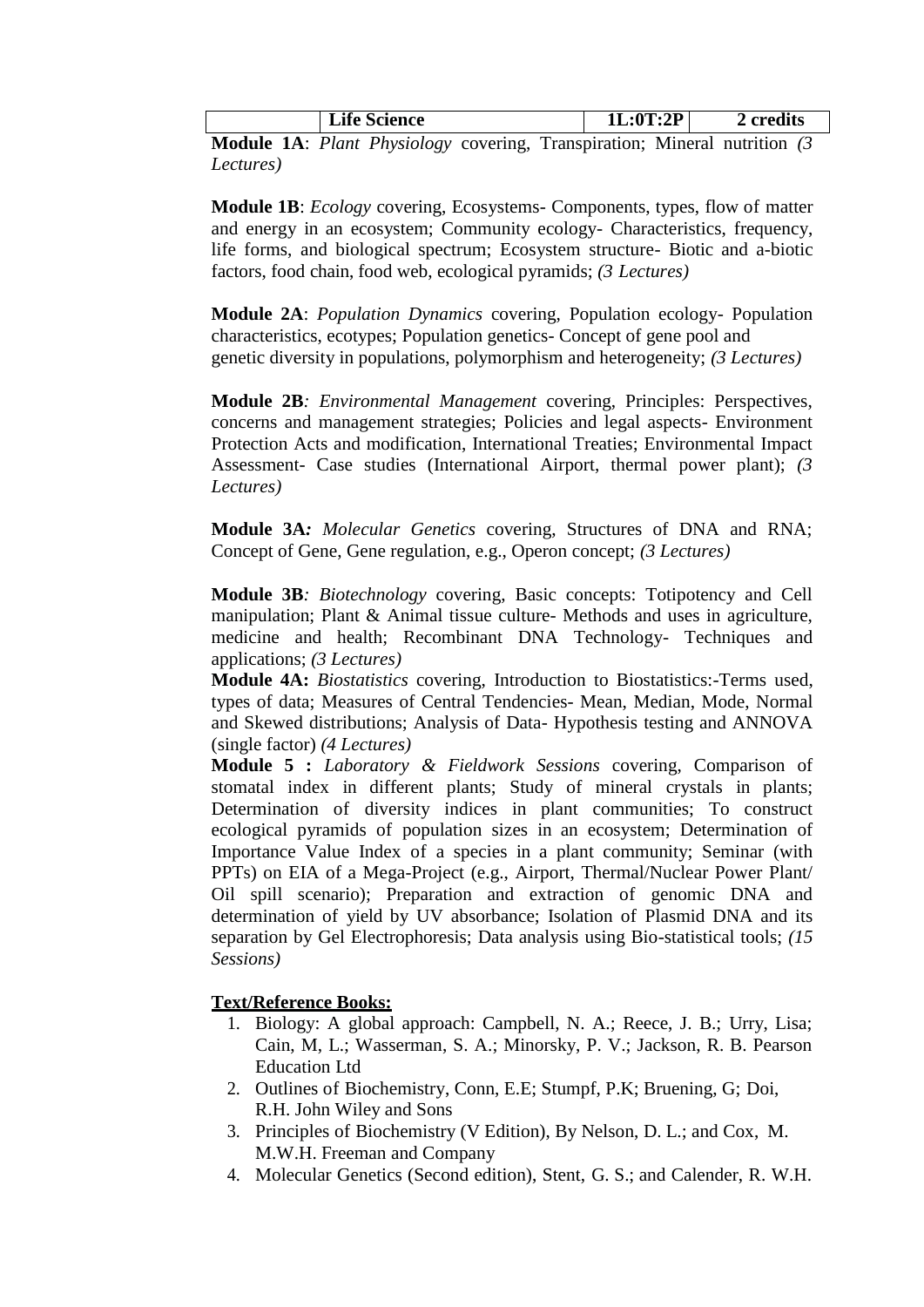Freeman and company, Distributed by Satish Kumar Jain for CBS Publisher

5. Microbiology, Prescott, L.M J.P. Harley and C.A. Klein 1995. 2nd edition Wm, C. Brown Publishers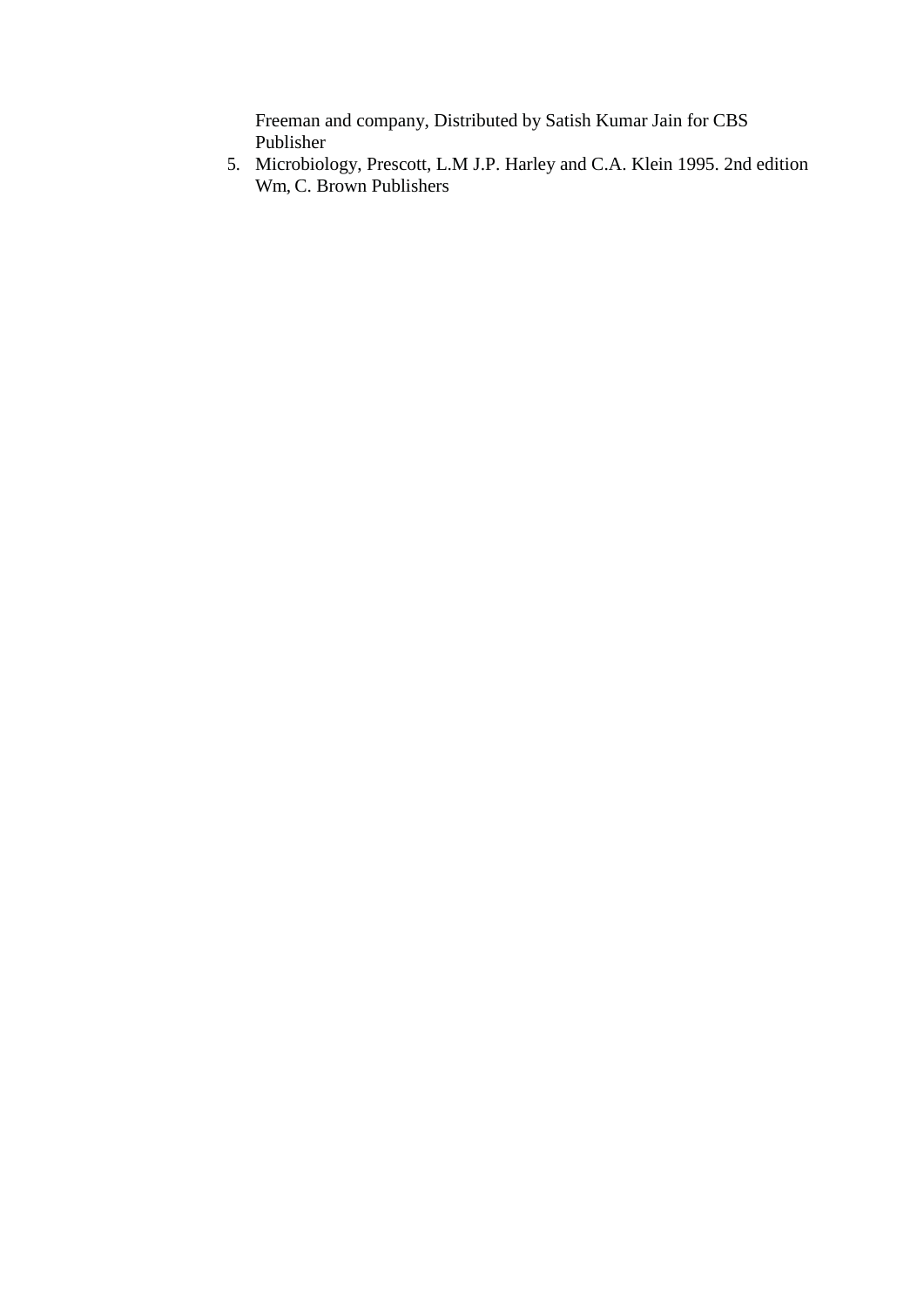|--|

The objective of this Course is to provide the students with an introductory and broad treatment of the field of *Electronics Engineering to facilitate better understanding of the devices, instruments and sensors used in Civil Engineering applications.* Lab should be taken concurrently. This course emphasizes more on the laboratory/practical use of the knowledge gained from the course lectures.

What Will I Learn?

- a) Know broadly the concepts and functionalities of the electronic devices, tools and instruments
- b) Understand use, general specifications and deployabilities of the electronic devices, and assemblies
- c) Confidence in handling and usage of electronic devices, tools and instruments in engineering applications

#### **Proposed Syllabus** (All modules to provide only broad overview)

**Module1**: *Diodes and Applications* covering, Semiconductor Diode - Ideal versus Practical, Resistance Levels, Diode Equivalent Circuits, Load Line Analysis; Diode as a Switch, Diode as a Rectifier, Half Wave and Full Wave Rectifiers with and without Filters; Breakdown Mechanisms, Zener Diode – Operation and Applications; Opto-Electronic Devices – LEDs, Photo Diode and Applications; Silicon Controlled Rectifier (SCR) – Operation, Construction, Characteristics, Ratings, Applications;

**Module 2***: Transistor Characteristics* covering, Bipolar Junction Transistor (BJT) – Construction, Operation, Amplifying Action, Common Base, Common Emitter and Common Collector Configurations, Operating Point, Voltage Divider Bias Configuration; Field Effect Transistor (FET) – Construction, Characteristics of Junction FET, Depletion and Enhancement type Metal Oxide Semiconductor (MOS) FETs, Introduction to CMOS circuits;

**Module 3***: Transistor Amplifiers and Oscillators* covering, Classification, Small Signal Amplifiers – Basic Features, Common Emitter Amplifier, Coupling and Bypass Capacitors, Distortion, AC Equivalent Circuit; Feedback Amplifiers – Principle, Advantages of Negative Feedback, Topologies, Current Series and Voltage Series Feedback Amplifiers; Oscillators – Classification, RC Phase Shift, Wien Bridge, High Frequency LC and Non-Sinusoidal type Oscillators;

**Module 4***: Operational Amplifiers and Applications* covering, Introduction to Op-Amp, Differential Amplifier Configurations, CMRR, PSRR, Slew Rate; Block Diagram, Pin Configuration of 741 Op-Amp, Characteristics of Ideal OpAmp, Concept of Virtual Ground;

#### **Practicals:**

**Module 1**: Laboratory Sessions covering, Identification, Specifications, Testing of R, L, C Components (Colour Codes), Potentiometers, Switches (SPDT, DPDT and DIP), Bread Boards and Printed Circuit Boards (PCBs);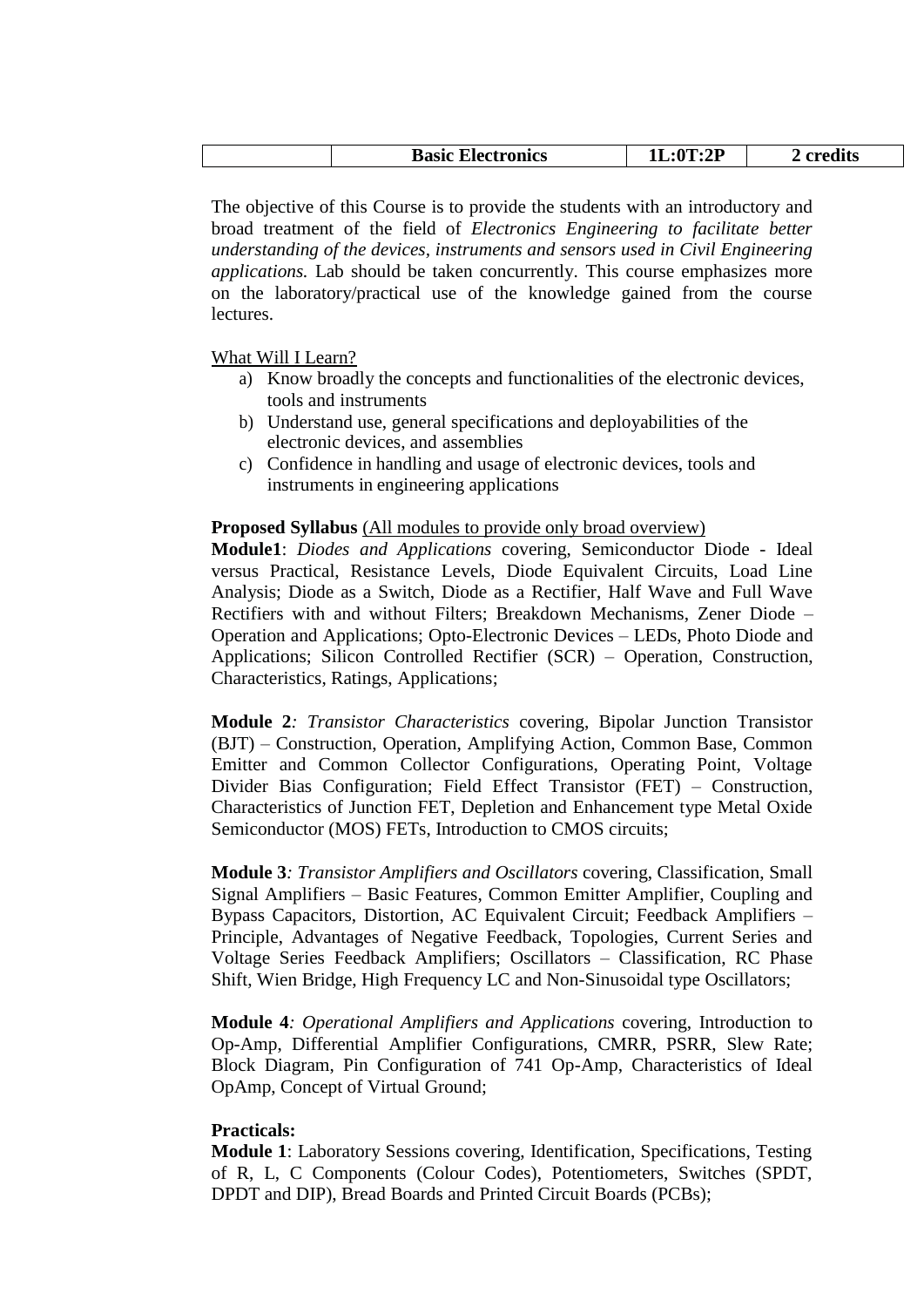Identification, Specifications, Testing of Active Devices – Diodes, BJTs, JFETs, MOSFETs, Power Transistors, SCRs and LEDs;

**Module 2:** Study and Operation of Digital Multi Meter, Function / Signal Generator, Regulated Power Supply (RPS), Cathode Ray Oscilloscopes; Amplitude, Phase and Frequency of Sinusoidal Signals using Lissajous Patterns on CRO; (CRO);

**Module 3:** Experimental Verification of PN Junction Diode Characteristics in A) Forward Bias B) Reverse Bias, Zener Diode Characteristics and Zener Diode as Voltage Regulator, Input and Output Characteristics of BJT in Common Emitter (CE) Configuration, Drain and Transfer Characteristics of JFET in Common Source (CS) Configuration;

**Module 4:**Study of Half Wave and Full Wave Rectification, Regulation with Filters, Gain and Bandwidth of BJT Common Emitter (CE) Amplifier, Gain and Bandwidth of JFET Common Source (CS) Amplifier, Gain and Bandwidth of BJT Current Series and Voltage Series Feedback Amplifiers, Oscillation Frequency of BJT based RC Phase Shift, Hartley and Colpitts Oscillators; Module 5: Op-Amp Applications – Adder, Subtractor, Voltage Follower and Comparator; Op-Amp Applications – Differentiator and Integrator, Square Wave and Triangular Wave Generation, Applications of 555 Timer – Astable and Monostable Multivibrators;

**Module 6:**Truth Tables and Functionality of Logic Gates – NOT, OR, AND, NOR, NAND, XOR and XNOR Integrated Circuits (ICs); Truth Tables and Functionality of Flip-Flops – SR, JK and D Flip-Flop ICs; Serial-In-Serial-Out and Serial-In-Parallel-Out Shift operations using 4-bit/8-bit Shift Register ICs; Functionality of Up-Down / Decade Counter ICs; (15 Sessions)

- 1. David. A. Bell (2003), *Laboratory Manual for Electronic Devices and Circuits*, Prentice Hall, India
- 2. Santiram Kal (2002), Basic Electronics- Devices, Circuits and IT Fundamentals, Prentice Hall, India
- 3. Thomas L. Floyd and R. P. Jain (2009), *Digital Fundamentals* by Pearson Education,
- 4. Paul B. Zbar, A.P. Malvino and M.A. Miller (2009), *Basic Electronics – A Text-Lab. Manual,* TMH
- *5.* R. T. Paynter (2009), *Introductory Electronic Devices & Circuits, Conventional Flow Version,* Pearson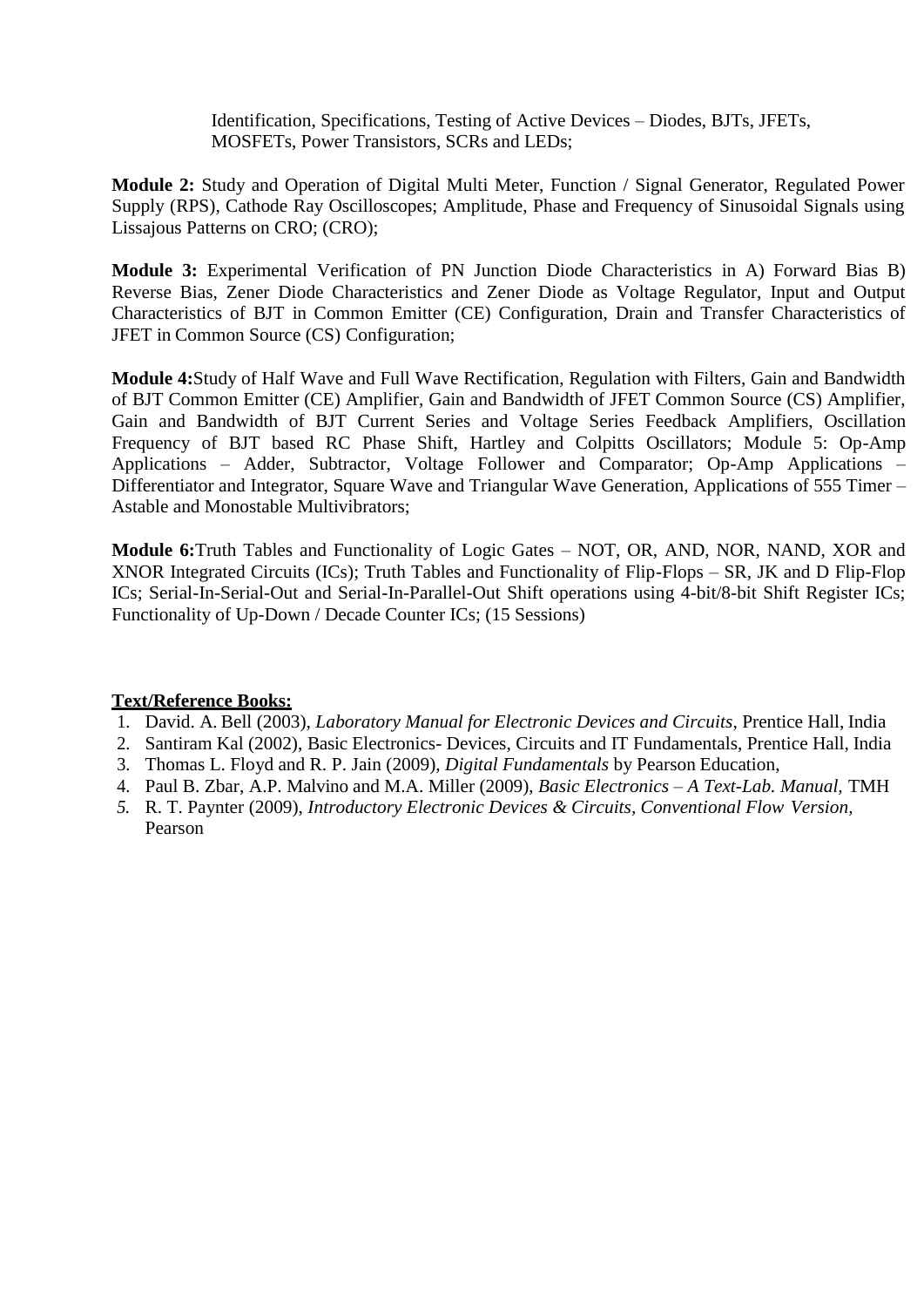| <b>Biology</b><br>(Biology for Engineers) | :0 <sup>F</sup> | . .<br>, credits |
|-------------------------------------------|-----------------|------------------|
|-------------------------------------------|-----------------|------------------|

[3 credit course; 2 (one hour) lectures and one (one hour) tutorial per week. Only lecture hours are shown]

#### **Module 1**. *(2 hours)- Introduction*

**Purpose:** To convey that Biology is as important a scientific discipline as Mathematics, Physics and Chemistry

Bring out the fundamental differences between science and engineering by drawing a comparison between eye and camera, Bird flying and aircraft. Mention the most exciting aspect of biology as an independent scientific discipline. Why we need to study biology? Discuss how biological observations of 18<sup>th</sup> Century that lead to major discoveries. Examples from Brownian motion and the origin of thermodynamics by referring to the original observation of Robert Brown and Julius Mayor. These examples will highlight the fundamental importance of observations in any scientific inquiry.

#### **Module 2**. *(3 hours)- Classification*

**Purpose:** To convey that classification *per se* is not what biology is all about. The underlying criterion, such as morphological, biochemical or ecological be highlighted.

Hierarchy of life forms at phenomenological level. A common thread weaves this hierarchy Classification. Discuss classification based on (a) cellularity- Unicellular or multicellular (b) ultrastructure- prokaryotes or eucaryotes. (c) energy and Carbon utilization -Autotrophs, heterotrophs, lithotropes (d) Ammonia excretion – aminotelic, uricoteliec, ureotelic (e) Habitata- acquatic or terrestrial (e) Molecular taxonomy- three major kingdoms of life. A given organism can come under different category based on classification. Model organisms for the study of biology come from different groups. E.coli, S.cerevisiae, D. Melanogaster,

C. elegance, A. Thaliana, M. musculus

#### **Module 3**. *(4 hours)-Genetics*

Purpose: To convey that "Genetics is to biology what Newton's laws are to Physical Sciences"

Mendel's laws, Concept of segregation and independent assortment. Concept of allele. Gene mapping, Gene interaction, Epistasis. Meiosis and Mitosis be taught as a part of genetics. Emphasis to be give not to the mechanics of cell division nor the phases but how genetic material passes from parent to offspring. Concepts of recessiveness and dominance. Concept of mapping of phenotype to genes. Discuss about the single gene disorders in humans. Discuss the concept of complementation using human genetics.

#### **Module 4**. *(4 hours)-Biomolecules*

**Purpose**: To convey that all forms of life has the same building blocks and yet the manifestations are as diverse as one can imagine

Molecules of life. In this context discuss monomeric units and polymeric structures. Discuss about sugars, starch and cellulose. Amino acids and proteins. Nucleotides and DNA/RNA. Two carbon units and lipids.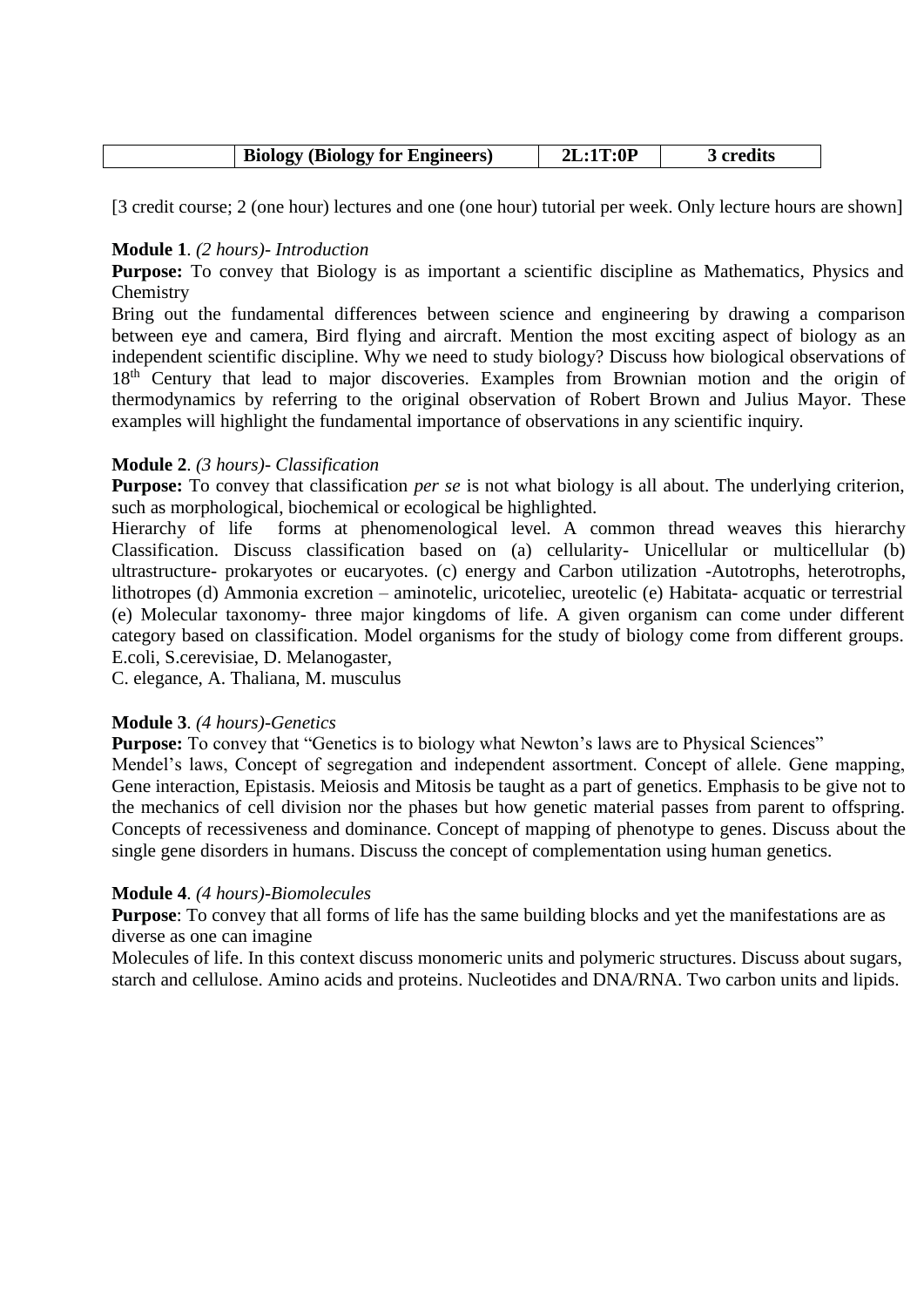#### **Module 5**. *(4 Hours). Enzymes*

**Purpose:** To convey that without catalysis life would not have existed on earth

Enzymology: How to monitor enzyme catalyzed reactions. How does an enzyme catalyzereactions. Enzyme classification. Mechanism of enzyme action. Discuss at least two examples. Enzyme kinetics and kinetic parameters. Why should we know these parameters to understand biology? RNA catalysis.

#### **Module 6**. *(4 hours)- Information Transfer*

**Purpose:** The molecular basis of coding and decoding genetic information is universal Molecular basis of information transfer. DNA as a genetic material. Hierarchy of DNA structure- from single stranded to double helix to nucleosomes. Concept of genetic code. Universality and degeneracy of genetic code. Define gene in terms of complementation and recombination.

#### **Module 7**. *(5 hours). Macromolecular analysis*

**Purpose:** How to analyses biological processes at the reductionistic level

Proteins- structure and function. Hierarch in protein structure. Primary secondary, tertiary and quaternary structure. Proteins as enzymes, transporters, receptors and structural elements.

#### **Module 8**. *(4 hours)- Metabolism*

**Purpose:** The fundamental principles of energy transactions are the same in physical and biological world.

Thermodynamics as applied to biological systems. Exothermic and endothermic versus endergonic and exergoinc reactions. Concept of Keq and its relation to standard free energy. Spontaneity. ATP as an energy currency. This should include the breakdown of glucose to  $CO<sub>2</sub> + H<sub>2</sub>O$  (Glycolysis and Krebs cycle) and synthesis of glucose from CO2 and H2O (Photosynthesis). Energy yielding and energy consuming reactions. Concept of Energy charge

#### **Module 9**. *(3 hours)- Microbiology*

Concept of single celled organisms. Concept of species and strains. Identification and classification of microorganisms. Microscopy. Ecological aspects of single celled organisms. Sterilization and media compositions. Growth kinetics.

#### **References:**

- 1) Biology: A global approach: Campbell, N. A.; Reece, J. B.; Urry, Lisa; Cain, M, L.; Wasserman, S. A.; Minorsky, P. V.; Jackson, R. B. Pearson Education Ltd
- 2) Outlines of Biochemistry, Conn, E.E; Stumpf, P.K; Bruening, G; Doi, R.H., John Wiley and Sons
- 3) Principles of Biochemistry (V Edition), By Nelson, D. L.; and Cox, M. M.W.H. Freeman and Company
- 4) Molecular Genetics (Second edition), Stent, G. S.; and Calender, R.W.H. Freeman and company, Distributed by Satish Kumar Jain for CBS Publisher
- 5) Microbiology, Prescott, L.M J.P. Harley and C.A. Klein 1995. 2nd edition Wm, C. Brown Publishers

#### **Course Outcomes**

After studying the course, the student will be able to:

- Describe how biological observations of  $18<sup>th</sup>$  Century that lead to major discoveries.
- Convey that classification *per se* is not what biology is all about but highlight the underlying criteria, such as morphological, biochemical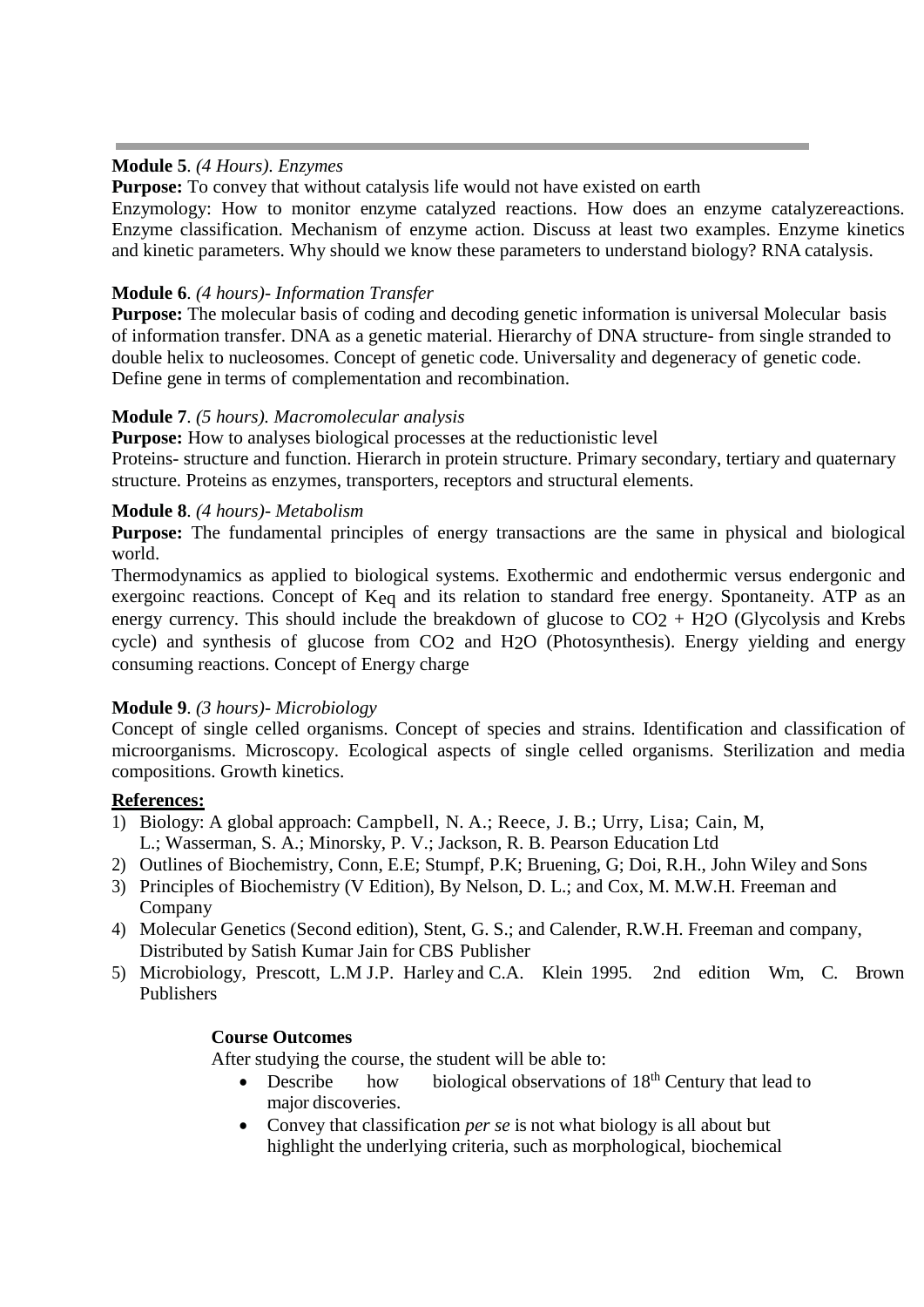and ecological

- Highlight the concepts of recessiveness and dominance during the passage of genetic material from parent to offspring
- Convey that all forms of life have the same building blocks and yet the manifestations are as diverse as one can imagine
- Classify enzymes and distinguish between different mechanisms of enzyme action.
- Identify DNA as a genetic material in the molecular basis of information transfer.
- Analyse biological processes at the reductionistic level
- Apply thermodynamic principles to biological systems.

Identify and classify microorganisms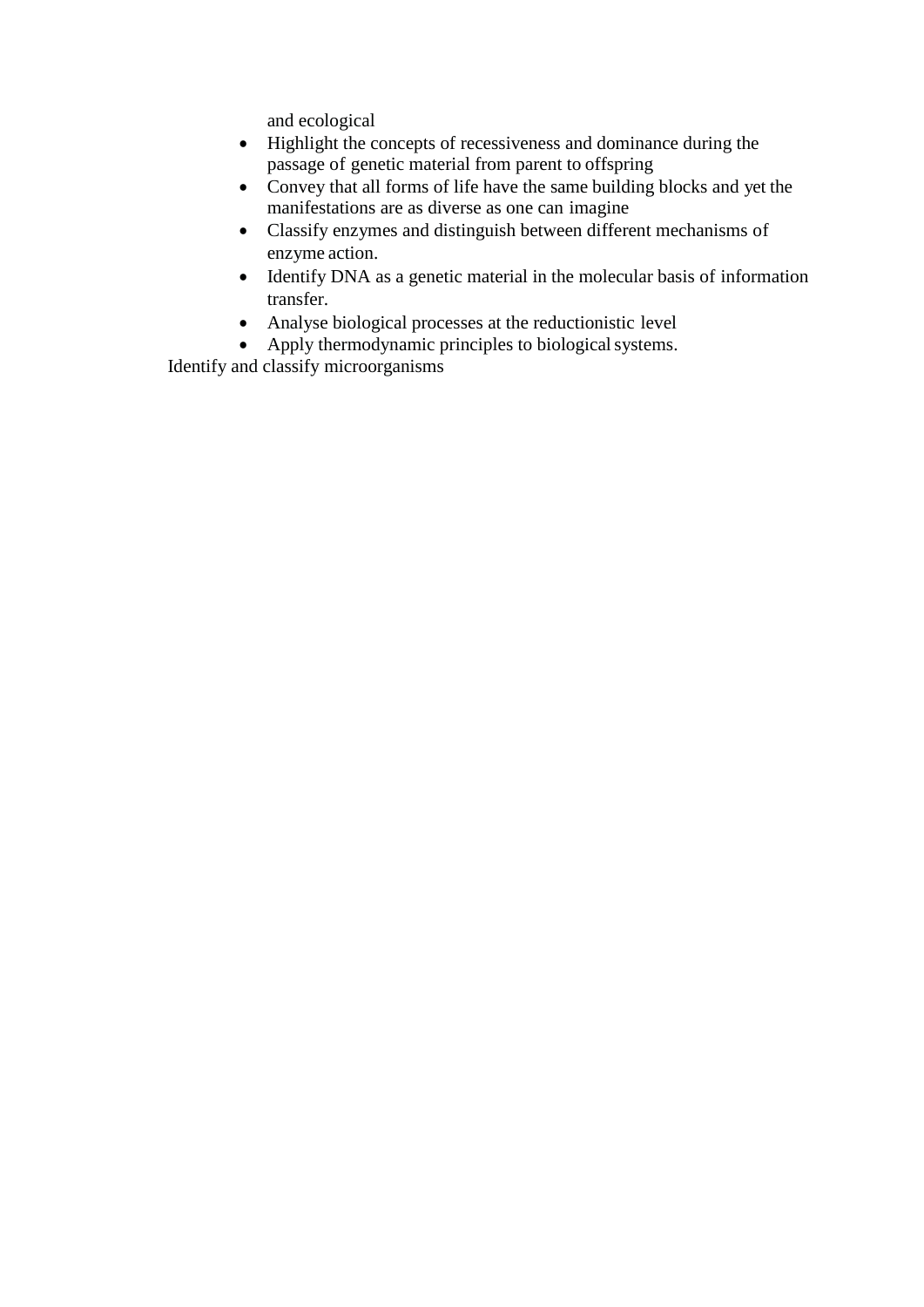| <b>Computer-aided</b> | Civil | 1L:0T:2P | 2 credits |
|-----------------------|-------|----------|-----------|
| <b>Engineering</b>    |       |          |           |
| <b>Drawing</b>        |       |          |           |

The students will be able to

- a) Develop Parametric design and the conventions of formal engineering drawing
- b) Produce and interpret 2D & 3D drawings
- c) Communicate a design idea/concept graphically/ visually
- d) Examine a design critically and with understanding of CAD The student learn to interpret drawings, and to produce designs using a combination of 2D and 3D software.
- e) Get a Detailed study of an engineering artifact

#### **ProposedSyllabus** (No. of lectures shown within brackets)

- **Module 1:***INTRODUCTION***;** Introduction to concept of drawings, Interpretation of typical drawings, Planning drawings to show information concisely and comprehensively; optimal layout of drawings and Scales; Introduction to computer aided drawing, co- ordinate systems, reference planes. Commands: Initial settings, Drawing aids, Drawing basic entities, Modify commands, Layers, Text and Dimensioning, Blocks. Drawing presentation norms and standards.(2)
- **Module 2:***SYMBOLS AND SIGN CONVENTIONS*: Materials, Architectural, Structural, Electrical and Plumbing symbols. Rebar drawings and structural steel fabrication and connections drawing symbols, welding symbols; dimensioning standards (2)
- **Module 3:** *MASONRY BONDS:*English Bond and Flemish Bond Corner wall and Cross walls - One brick wall and one and half brick wall (1)
- **Module 4:** *BUILDING DRAWING*: Terms, Elements of planning building drawing, Methods of making line drawing and detailed drawing. Site plan, floor plan, elevation and section drawing of small residential buildings. Foundation plan. Roof drainage plans. Depicting joinery, standard fittings & fixtures, finishes. Use of Notes to improve clarity (7)
- **Module 5:***PICTORIAL VIEW*: Principles of isometrics and perspective drawing. Perspective view of building. Fundamentals of Building Information Modelling (BIM) (3)

Total 15 sessions

It may be advisable to conduct Theory sessions along with Lab demonstrations.

#### **List of Drawing Experiments:**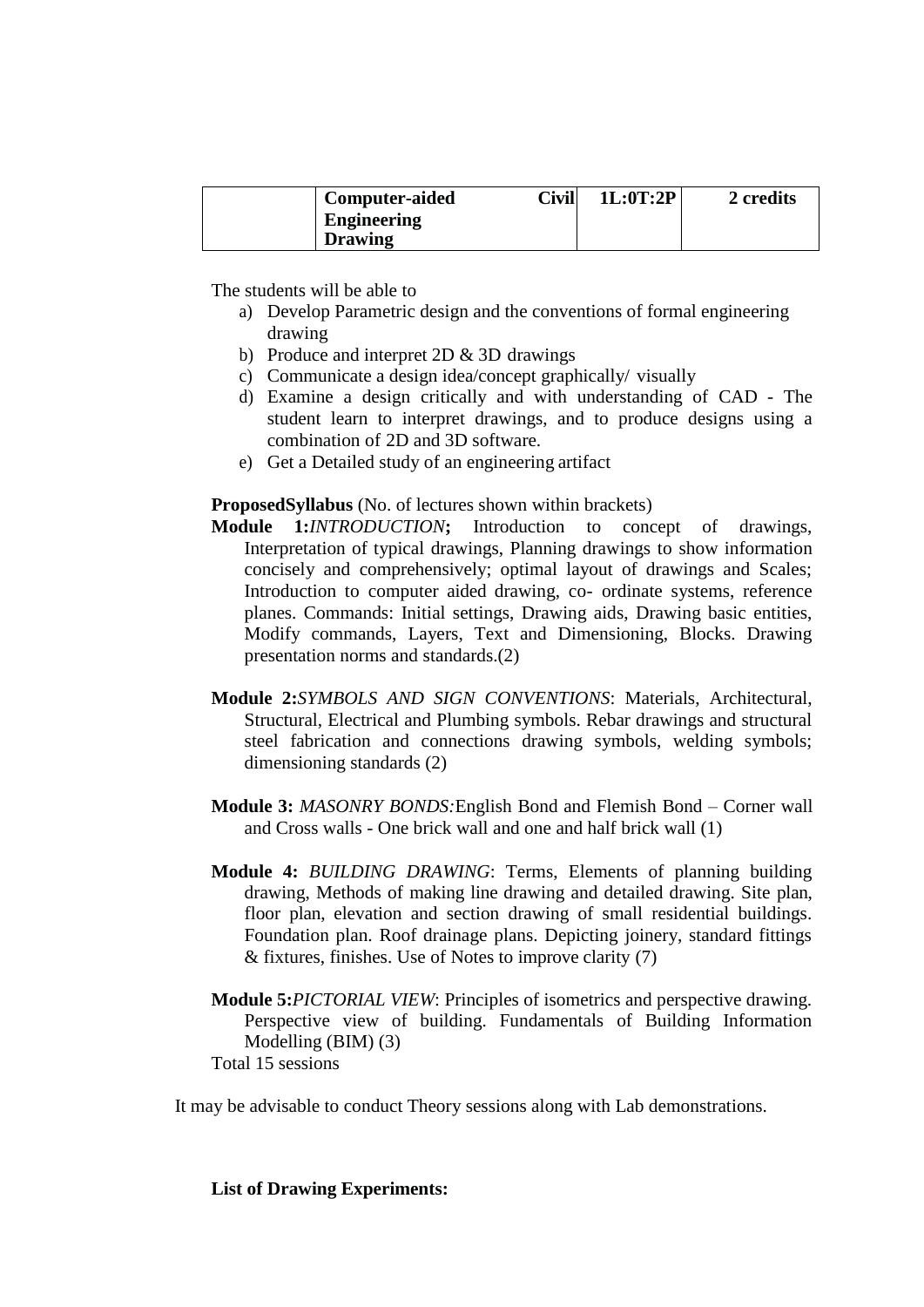1. Buildings with load bearing walls including details of doors and windows.

2. Taking standard drawings of typicaltwostoreyed building including all MEP, joinery, rebars, finishing and other details and writing out a description of the Facility in about 500 -700 words.

- 3. RCC framed structures
- 4. Reinforcement drawings for typical slabs, beams, columns and spread footings.
- 5. Industrial buildings North light roof structures Trusses
- 6. Perspective view of one and two storey buildings

#### **Total L: 15 + P: 45=60**

#### **Text/Reference Books:**

- 1. Subhash C Sharma & Gurucharan Singh (2005), " Civil Engineering Drawing" , Standard Publishers
- 2. Ajeet Singh (2002), " Working with AUTOCAD 2000 with updates on AUTOCAD 200I", Tata- Mc Graw-Hill Company Limited, New Delhi
- 3. Sham Tickoo Swapna D (2009), " AUTOCAD for Engineers and Designers" , Pearson Education,
- 4. Venugopal (2007), "Engineering Drawing and Graphics + AUTOCAD", New Age International Pvt. Ltd.,
- 5. Balagopal and Prabhu (1987), " Building Drawing and Detailing", Spades publishing KDR building, Calicut,
- 6. (Corresponding set of) CAD Software Theory and User Manuals.
- 7. Malik R.S., Meo, G.S. (2009) Civil Engineering Drawing, Computech Publication Ltd New Asian.
- 8. Sikka, V.B. (2013), A Course in Civil Engineering Drawing, S.K.Kataria& Sons,

#### **Goals & Outcomes:**

The course should enable the students to

- i) To develop graphical skills for communicating concepts, ideas and designs of engineering products graphically/ visually as well as understand another person's designs,
- ii) and to get exposure to national standards relating to technical drawings using Computer Aided Design and Drafting practice
- iii) Develop Parametric design and the conventions of formal engineering drawing
- iv) Produce and interpret 2D & 3D drawings
- v) Examine a design critically and with understanding of CAD The student learn to interpret drawings, and to produce designs using a combination of 2D and 3D software.
- vi) Do a detailed study of an engineering artefact
- vii) Develop drawings for conventional structures using practical norms.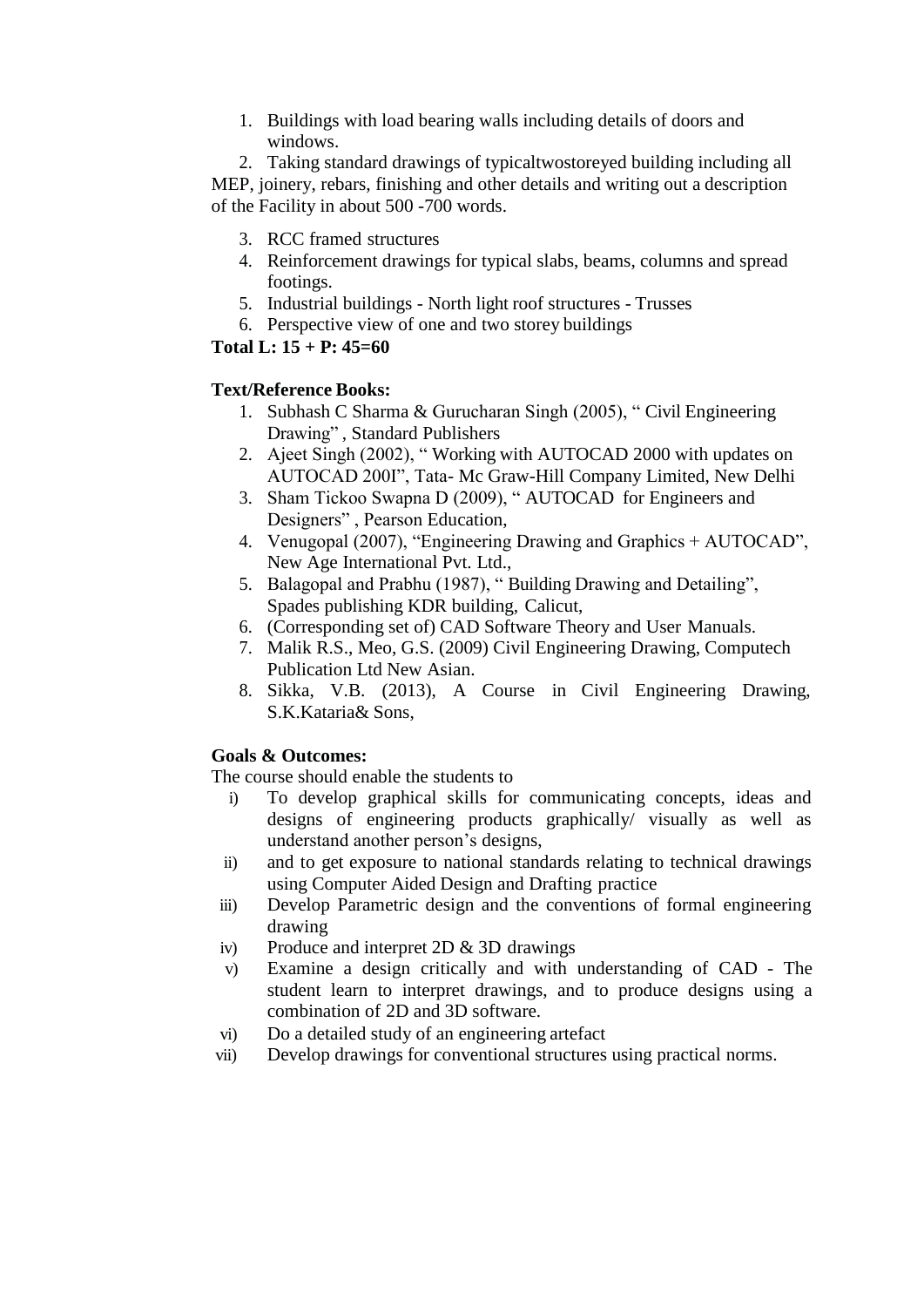|  | <b>Engineering Mechanics</b> | $\cdot$ :0P |  |
|--|------------------------------|-------------|--|

The objective of this Course is to provide an introductory treatment of *Engineering Mechanics* to all the students of engineering, with a view to prepare a good foundation for taking up advanced courses in the area in the subsequent semesters. A working knowledge of statics with emphasis on force equilibrium and free body diagrams. Provides an understanding of the kinds of stress and deformation and how to determine them in a wide range of simple, practical structural problems, and an understanding of the mechanical behavior of materials under various load conditions. Lab should be taken concurrently

#### What Will I Learn?

- a) Confidently tackle equilibrium equations, moments and inertia problems
- b) Master calculator/computing basic skills to use to advantage in solving mechanics problems.
- c) Gain a firm foundation in Engineering Mechanics for furthering the career in Engineering

#### **Proposed Syllabus**

**Module 1***: Introduction to Engineering Mechanics covering,* Force SystemsBasic concepts, Particle equilibrium in 2-D & 3-D; Rigid Body equilibrium; System of Forces, Coplanar Concurrent Forces, Components in Space – Resultant- Moment of Forces and its Application; Couples and Resultant of Force System, Equilibrium of System of Forces, Free body diagrams, Equations of Equilibrium of Coplanar Systems and Spatial Systems; Static Indeterminancy

**Module 2***: Friction covering,* Types of friction, Limiting friction, Laws of Friction, Static and Dynamic Friction; Motion of Bodies, wedge friction, screw jack & differential screw jack;

**Module 3***: Basic Structural Analysis covering,* Equilibrium in three dimensions; Method of Sections; Method of Joints; How to determine if a member is in tension or compression; Simple Trusses; Zero force members; Beams & types of beams; Frames & Machines;

**Module 4***: Centroid and Centre of Gravity covering,* Centroid of simple figures from first principle, centroid of composite sections; Centre of Gravity and its implications; Area moment of inertia- Definition, Moment of inertia of plane sections from first principles, Theorems of moment of inertia, Moment of inertia of standard sections and composite sections; Mass moment inertia of circular plate, Cylinder, Cone, Sphere, Hook.

**Module 5***: Virtual Work and Energy Method-* Virtual displacements, principle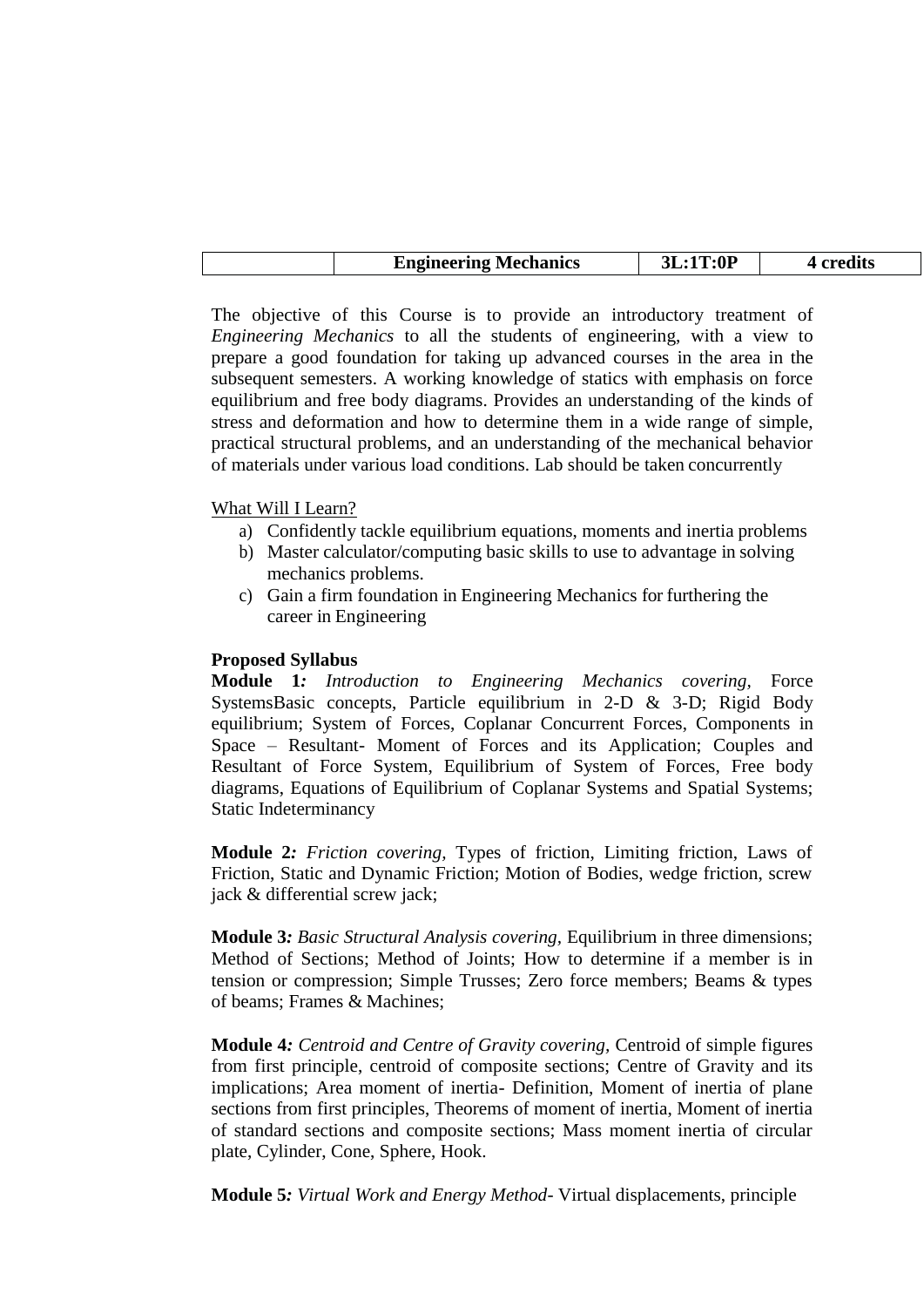of virtual work for particle and ideal system of rigid bodies, degrees offreedom. Active force diagram, systems with friction, mechanical efficiency. Conservative forces and potential energy (elastic and gravitational), energy equation for equilibrium. Applications of energy method for equilibrium. Stability of equilibrium.

**Module 6***: Review of particle dynamics-* Rectilinear motion; Plane curvilinear motion (rectangular, path, and polar coordinates). 3-D curvilinear motion; Relative and constrained

motion; Newton's 2nd law (rectangular, path, and polar coordinates). Workkinetic energy, power, potential energy.Impulse-momentum (linear, angular); Impact (Direct and oblique).

**Module 7:***Introduction to Kinetics of Rigid Bodies covering,* Basic terms, general principles in dynamics; Types of motion, Instantaneous centre of rotation in plane motion and simple problems; D'Alembert's principle and its applications in plane motion and connected bodies; Work energy principle and its application in plane motion of connected bodies; Kinetics of rigid body rotation;

**Module 8:***Mechanical Vibrations covering,* Basic terminology, free and forced vibrations, resonance and its effects; Degree of freedom; Derivation for frequency and amplitude of free vibrations without damping and single degree of freedom system, simple problems, types of pendulum, use of simple, compound and torsion pendulums;

**Tutorials***from the above modules covering*, To find the various forces and angles including resultants in various parts of wall crane, roof truss, pipes, etc.; To verify the line of polygon on various forces; To find coefficient of friction between various materials on inclined plan; Free body diagrams various systems including block-pulley; To verify the principle of moment in the disc apparatus; Helical block; To draw a load efficiency curve for a screw jack

- 1. Irving H. Shames (2006), Engineering Mechanics, 4<sup>th</sup> Edition, Prentice Hall
- 2. F. P. Beer and E. R. Johnston (2011), Vector Mechanics for Engineers, Vol I - Statics, Vol II, – Dynamics, 9th Ed, Tata McGraw Hill
- 3. R. C. Hibbler (2006), Engineering Mechanics: Principles of Statics and Dynamics, Pearson Press.
- 4. Andy Ruina and Rudra Pratap (2011), Introduction to Statics and Dynamics, Oxford University Press
- 5. Shanes and Rao (2006), Engineering Mechanics, Pearson Education,
- 6. Hibler and Gupta (2010),Engineering Mechanics (Statics, Dynamics) by Pearson Education
- 7. Reddy Vijaykumar K. and K. Suresh Kumar(2010), Singer's Engineering Mechanics
- 8. Bansal R.K.(2010), A Text Book of Engineering Mechanics, Laxmi Publications
- 9. Khurmi R.S. (2010), Engineering Mechanics, S. Chand & Co.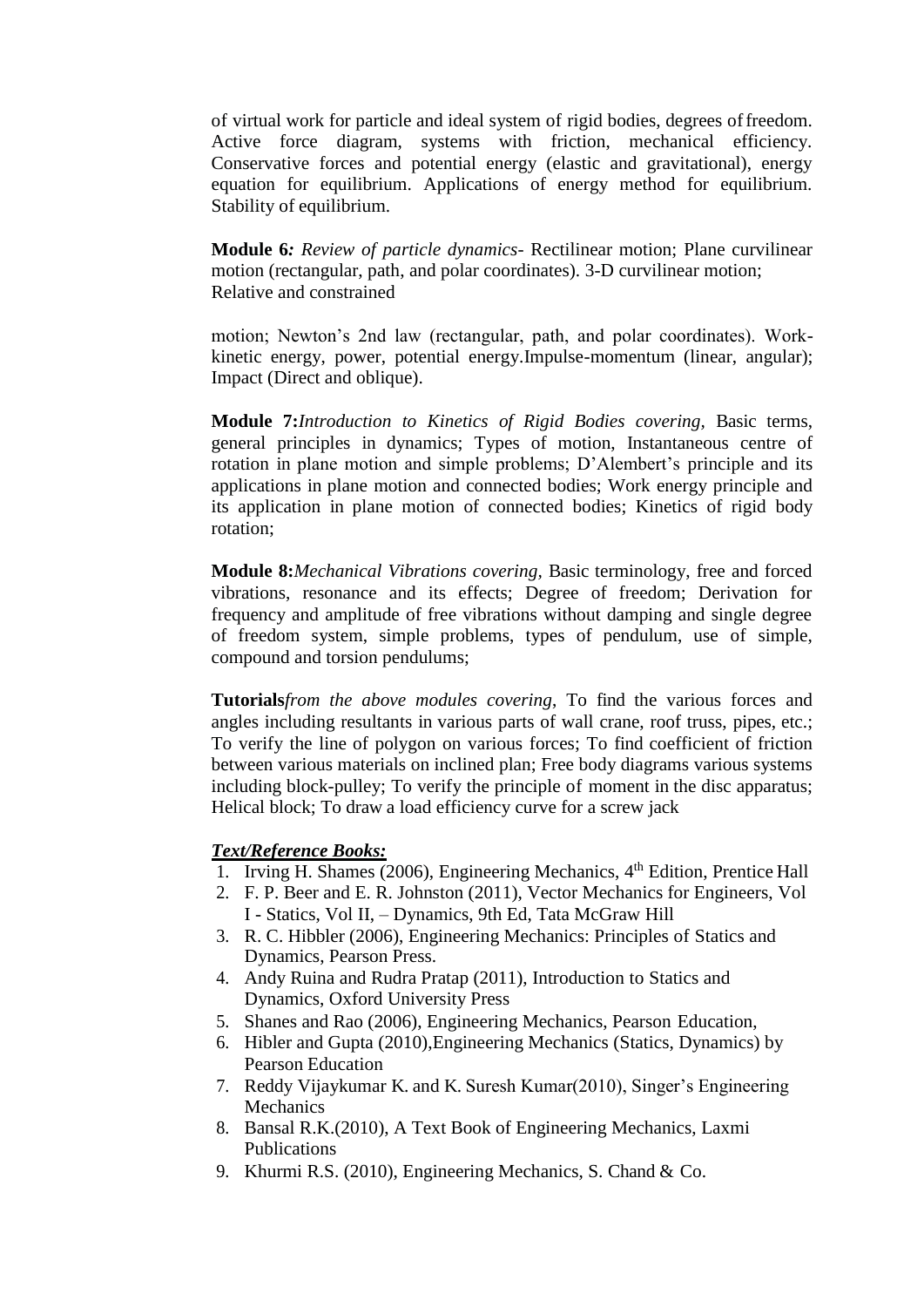10. Tayal A.K. (2010), Engineering Mechanics, Umesh Publications

#### **Upon successful completion of the course, student should be able to:**

- $\triangleright$  Use scalar and vector analytical techniques for analysing forces in statically determinate structures
- $\triangleright$  Apply fundamental concepts of kinematics and kinetics of particles to the analysis of simple, practical problems
- $\triangleright$  Apply basic knowledge of maths and physics to solve real-world problems
- Understand measurement error, and propagation of error in processed data
- $\triangleright$  Understand basic kinematics concepts displacement, velocity and acceleration (and their angular counterparts);
- $\triangleright$  Understand basic dynamics concepts force, momentum, work and energy;
- > Understand and be able to apply Newton's laws of motion;
- $\triangleright$  Understand and be able to apply other basic dynamics concepts the Work-Energy principle, Impulse-Momentum principle and the coefficient of restitution;
- $\triangleright$  Extend all of concepts of linear kinetics to systems in general plane motion (applying Euler's Equation and considering energy of a system in general plane motion, and the work of couples and moments of forces)
- Learn to solve dynamics problems. Appraise given information and determine which concepts apply, and choose an appropriate solution strategy; and
- Attain an introduction to basic machine parts such as pulleys and massspring systems.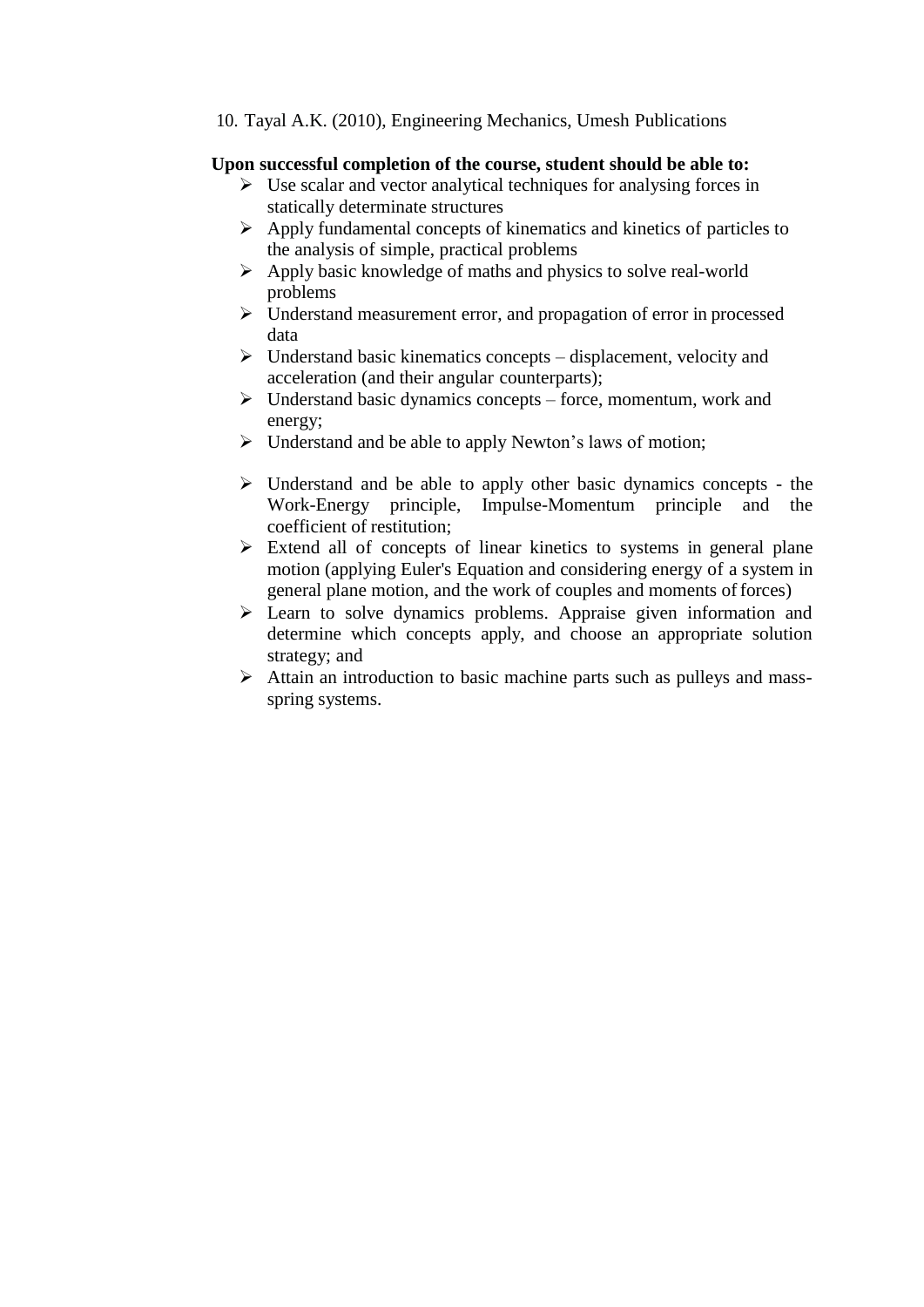| <b>Energy Science &amp; Engineering</b> | 1L:1T:0P | 2 credits |
|-----------------------------------------|----------|-----------|
|-----------------------------------------|----------|-----------|

The objective of this Course is to provide *an introduction to energy systems and renewable energy resources, with a scientific examination of the energy field and an emphasis on alternative energy sources and their technology and application. The class will explore society's present needs and future energy demands, examine conventional energy sources and systems, including fossil fuels and nuclear energy, and then focus on alternatives, renewable energy sources such as solar, biomass (conversions), wind power, waves and tidal, geothermal, ocean thermal, hydro and nuclear. Energy conservation methods will be emphasized* from Civil Engineering perspective. The knowledge acquired lays a good foundation for design of various civil engineering systems/ projects dealing with these energy generation paradigms in an efficient manner.

#### **Proposed Syllabus**

*Module 1: Introduction to Energy Science:* Scientific principles and historical interpretation to *place ener*gy use in the context of pressing societal, environmental and climate issues; Introduction to energy systems and resources; Introduction to Energy, sustainability  $\&$  the environment

**Module 2:** *Energy Sources:* Overview of energy systems, sources, transformations, efficiency, and storage. Fossil fuels (coal, oil, oil-bearing shale and sands, coal gasification) - past, present & future, Remedies & alternatives for fossil fuels - biomass, wind, solar, nuclear, wave, tidal and hydrogen; Sustainability and environmental trade-offs of different energy systems; possibilities for energy storage or regeneration (Ex. Pumped storage hydro power projects, superconductor-based energy storages, high efficiencybatteries)

**Module 3:***Energy & Environment:* Energy efficiency and conservation; introduction to clean energy technologies and its importance in sustainable development; Carbon footprint, energy consumption and sustainability; introduction to the economics of energy; How the economic system determines production and consumption; linkages between economic and environmental outcomes; How future energy use can be influenced by economic, environmental, trade, and research policy

**Module 4:** *Civil Engineering Projects connected with the Energy Sources:* Coal mining technologies, Oil exploration offshore platforms, Underground and under-sea oil pipelines, solar chimney project, wave energy caissons, coastal installations for tidal power, wind mill towers; hydro power stations aboveground and underground along with associated dams, tunnels, penstocks, etc.; Nuclear reactor containment buildings and associated buildings, design and construction constraints and testing procedures for reactor containment buildings; Spent Nuclear fuel storage and disposal systems

**Module 5:** *Engineering for Energy conservation:* Concept of Green Building and Green Architecture;Green building concepts (Green building encompasses everything from the choice of building materials to where a building is located, how it is designed and operated); *LEED ratings;* Identification of energy related enterprises that represent the breath of the industry and prioritizing these as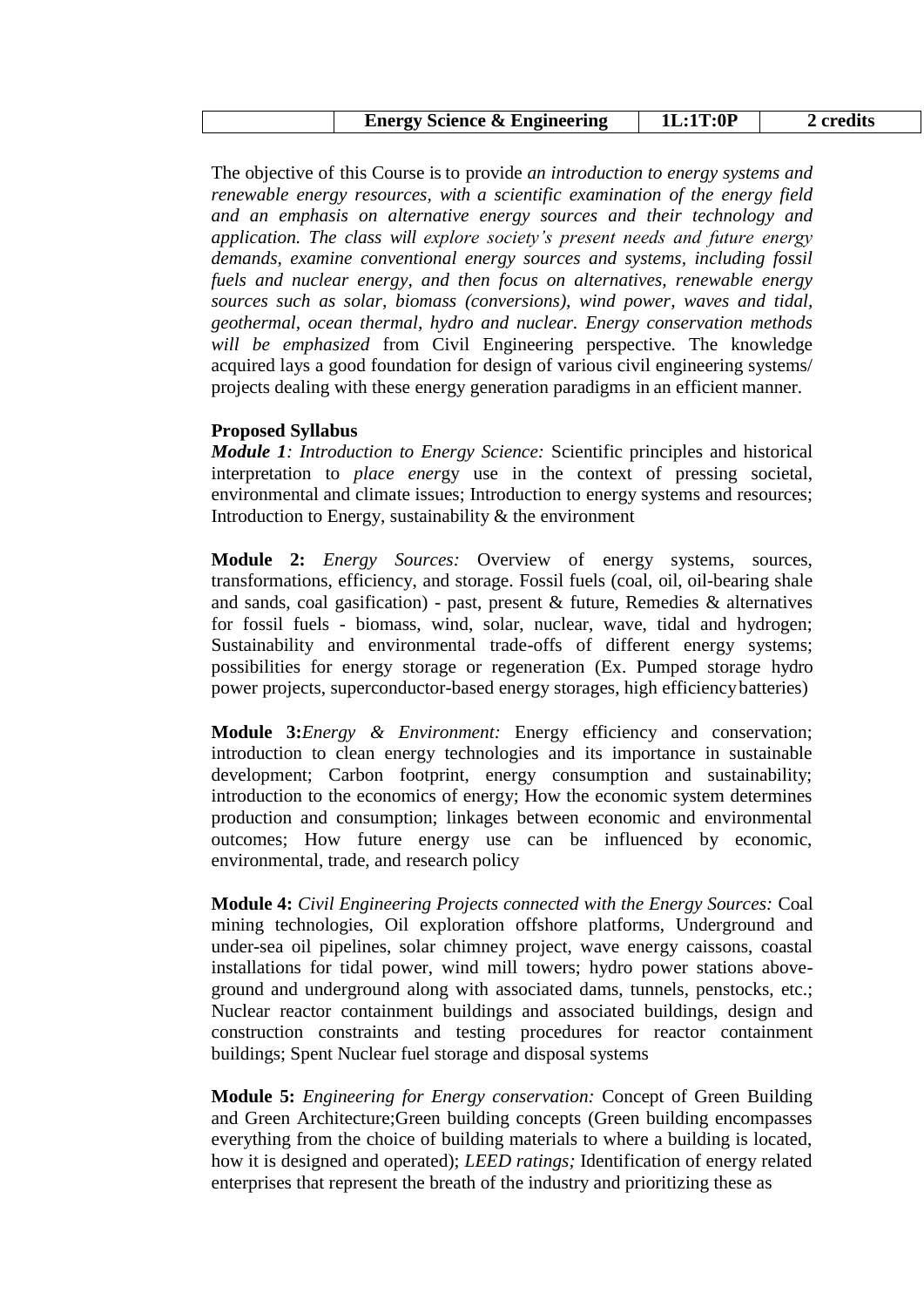candidates; Embodied energy analysis and use as a tool for measuring sustainability. Energy Audit of Facilities and optimization of energy consumption

#### **Text/Reference Books:**

- 1. Boyle, Godfrey (2004), Renewable Energy (2nd edition). Oxford University Press
- 2. Boyle, Godfrey, Bob Everett, and Janet Ramage (Eds.) (2004), Energy Systems and Sustainability: Power for a Sustainable Future. Oxford University Press
- 3. Schaeffer, John (2007), Real Goods Solar Living Sourcebook: The Complete Guide to Renewable Energy Technologies and Sustainable Living, Gaiam
- 4. Jean-Philippe; Zaccour, Georges (Eds.), (2005), Energy and Environment Set: Mathematics of Decision Making, Loulou, Richard; Waaub, XVIII,
- 5. Ristinen, Robert A. Kraushaar, Jack J. AKraushaar, Jack P. Ristinen, Robert A. (2006) Energy and the Environment, 2nd Edition, John Wiley
- 6. UNDP (2000), Energy and the Challenge of Sustainability, World Energy assessment
- 7. E H Thorndike (1976), Energy & Environment: A Primer for Scientists and Engineers, Addison-Wesley Publishing Company
- 8. Related papers published in international journals

#### **Upon successful completion of the course, the students will be able to:**

- a) List and generally explain the main sources of energy and their primary applications nationally and internationally
- b) Have basic understanding of the energy sources and scientific concepts/principles behind them
- c) Understand effect of using these sources on the environment and climate
- d) Describe the challenges and problems associated with the use of various energy sources, including fossil fuels, with regard to future supply and the impact on the environment.
- e) List and describe the primary renewable energy resources and technologies.
- f) To quantify energy demands and make comparisons among energy uses, resources, and technologies.
- g) Collect and organize information on renewable energy technologies as a basis for further analysis and evaluation.
- h) Understand the Engineering involved in projects utilising these sources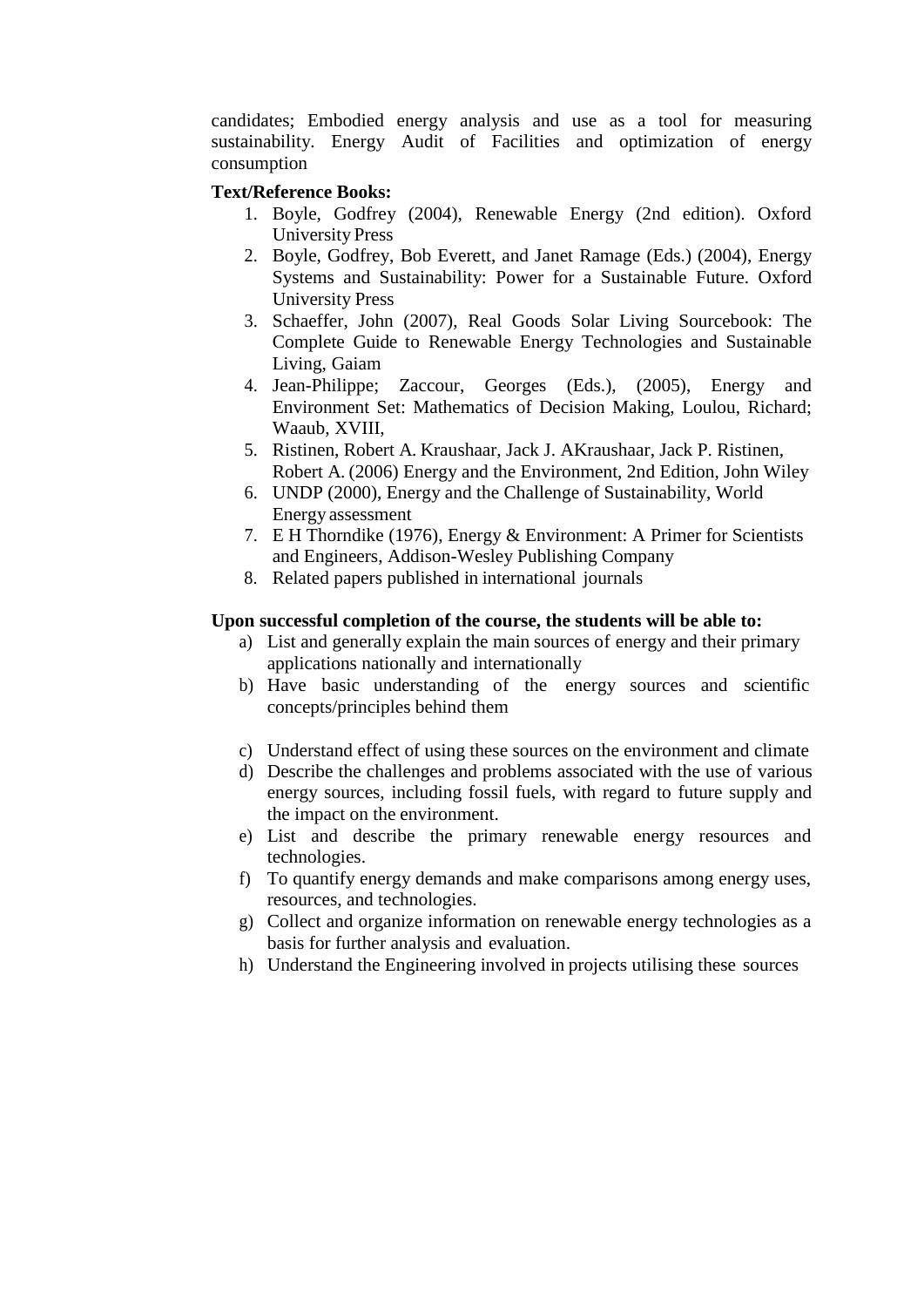| <b>Mathematics-III</b>             | 2L:1T:0P | 2 credits |
|------------------------------------|----------|-----------|
| (Transform & Discrete Mathematics) |          |           |

#### **Transform Calculus**

**Module 8a:** *Transform Calculus* **-1** (Prerequisite 2c, 5b-d, 6b) (10 hours)

Polynomials – Orthogonal Polynomials – Lagrange's, Chebysev Polynomials; Trigonometric Polynomials;

Laplace Transform, Properties of Laplace Transform, Laplace transform of periodic functions. Finding inverse Laplace transform by different methods, convolution theorem. Evaluation of integrals by Laplace transform, solving ODEs and PDEs by Laplace Transform method.

#### **Module 8b:***Transform Calculus***-2** (10 hours)

Fourier transforms, Z-transform and Wavelet transforms: properties, methods, inverses and their applications.

#### **Textbooks/References:**

- 1. Erwin Kreyszig, Advanced Engineering Mathematics, 9<sup>th</sup> Edition, John Wiley & Sons, 2006.
- 2. N.P. Bali and Manish Goyal, A text book of Engineering Mathematics, Laxmi Publications, Reprint, 2010.
- 3. B.S. Grewal, Higher Engineering Mathematics, Khanna Publishers, 35th Edition, 2000.
- 4. Veerarajan T., Engineering Mathematics, Tata McGraw-Hill, New Delhi, 2008.

#### **Discrete Mathematics Module 9a:***Sets,*

#### *relations and functions***:** (8 hours)

Basic operations on sets, Cartesian products, disjoint union (sum), and power sets. Different types of relations, their compositions and inverses. Different types of functions, their compositions and inverses.

#### **Module 9b:***Propositional Logic:* (6 hours)

Syntax and semantics, proof systems, satisfiability, validity, soundness, completeness, deduction theorem, etc. Decision problems of propositional logic. Introduction to first order logic and first order theory.

#### **Module 9c:***Partially ordered sets:* (6 hours)

Complete partial ordering, chain, lattice, complete, distributive, modular and complemented lattices. Boolean and pseudo Boolean lattices.

#### **Module 9d:***Algebraic Structures:* (6 hours)

Algebraic structures with one binary operation – semigroup, monoid and group. Cosets, Lagrange's theorem, normal subgroup, homomorphic subgroup. Congruence relation and quotient structures. Error correcting code. Algebraic structures with two binary operations- ring, integral domain, and field. Boolean algebra and boolean ring (Definitions and simple examples only).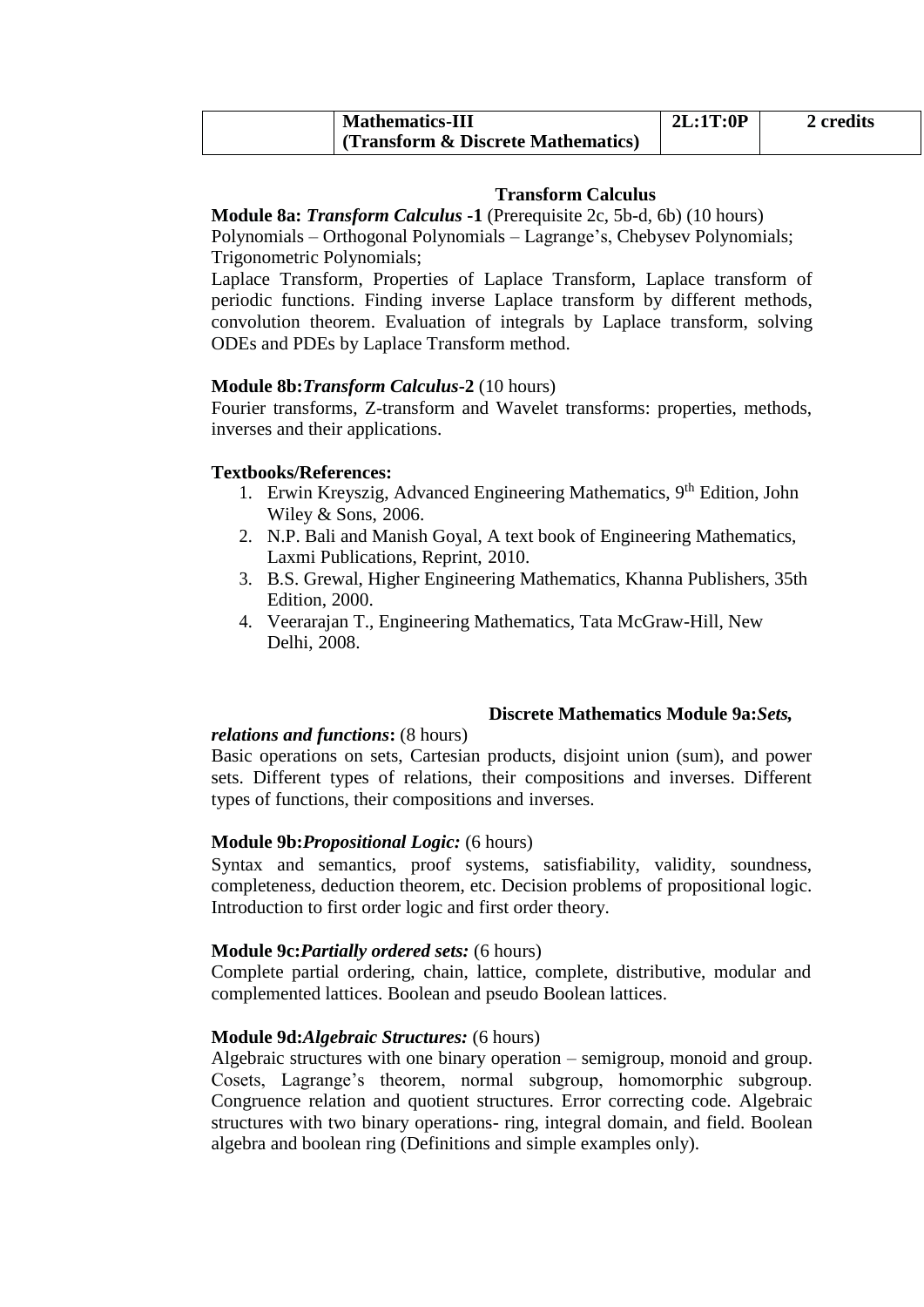#### **Module 9e:***Introduction to Counting:*(6 hours)

Basic counting techniques – inclusion and exclusion, pigeon-hole principle, permutation, combination, summations. Introduction to recurrence relation and generating functions.

#### **Module 9f:***Introduction to Graphs:* (8 hours)

Graphs and their basic properties – degree, path, cycle, subgraph, isomorphism, Eulerian and Hamiltonian walk, trees.

#### **Textbooks/References:**

- 1. C. L. Liu, Elements of Discrete Mathematics, 2nd Ed., Tata McGraw-Hill, 2000.
- 2. R. C. Penner, Discrete Mathematics: Proof Techniques and Mathematical Structures, World Scientific, 1999.
- 3. R. L. Graham, D. E. Knuth, and O. Patashnik, Concrete Mathematics, 2nd Ed., Addison-Wesley, 1994.
- 4. K. H. Rosen, Discrete Mathematics and its Applications, 6th Ed., Tata McGraw-Hill, 2007.
- 5. J. L. Hein, Discrete Structures, Logic, and Computability, 3rd Ed., Jones and Bartlett, 2010.
- 6. N. Deo, Graph Theory, Prentice Hall of India, 1974.
- 7. S. Lipschutz and M. L. Lipson, Schaum's Outline of Theory and Problems of Discrete Mathematics, 2nd Ed., Tata McGraw-Hill, 1999.
- 8. J. P. Tremblay and R. P. Manohar, Discrete Mathematics with Applications to Computer Science, Tata McGraw-Hill, 1997.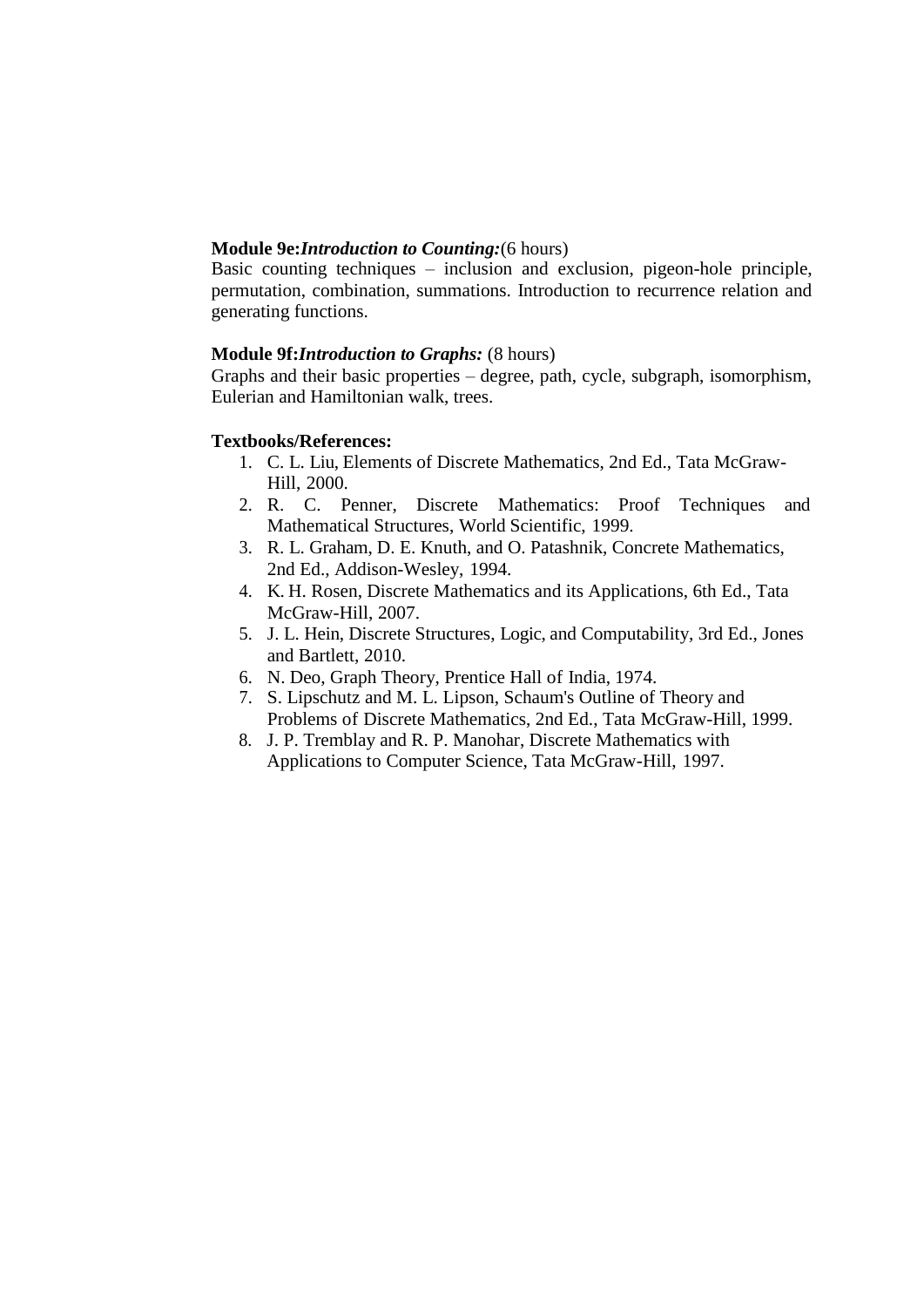| <b>Effective</b>     | <b>Technical</b> | 3L:0T:0P | <b>3 credits</b> |
|----------------------|------------------|----------|------------------|
| <b>Communication</b> |                  |          |                  |

**Module 1:** Information Design and Development- Different kinds of technical documents, Information development life cycle, Organization structures, factors affecting information and document design, Strategies for organization, Information design and writing for print and for online media.

**Module 2:** Technical Writing, Grammar and Editing- Technical writing process, forms of discourse, Writing drafts and revising, Collaborative writing, creating indexes, technical writing style and language. Basics of grammar, study of advanced grammar, editing strategies to achieve appropriate technical style. Introduction to advanced technical communication, Usability, Hunan factors, Managing technical communication projects, time estimation, Single sourcing, Localization.

Awareness, Perception and Attitudes, Values and belief, Personal goal setting, career planning, Self-esteem. Managing Time; Personal memory, Rapid reading, Taking notes; Complex problem solving; Creativity

**Module 4:** Communication and Technical Writing- Public speaking, Group discussion, Oral; presentation, Interviews, Graphic presentation, Presentation aids, Personality Development. Writing reports, project proposals, brochures, newsletters, technical articles, manuals, official notes, business letters, memos, progress reports, minutes of meetings, event report.

**Module 5:** Ethics- Business ethics, Etiquettes in social and office settings, Email etiquettes, Telephone Etiquettes, Engineering ethics, Managing time, Role and responsibility of engineer, Work culture in jobs, Personal memory, Rapid reading, Taking notes, Complex problem solving, Creativity.

#### **Text/Reference Books:**

1. David F. Beer and David McMurrey, Guide to writing as an Engineer, John Willey. New York, 2004 2. Diane Hacker, Pocket Style Manual, Bedford Publication, New York, 2003. (ISBN 0312406843)

3. Shiv Khera, You Can Win, Macmillan Books, New York, 2003.

4. Raman Sharma, Technical Communications, Oxford Publication, London, 2004. 5. Dale Jungk, Applied Writing for Technicians, McGraw Hill, New York, 2004. (ISBN: 07828357-4) 6. Sharma, R. and Mohan, K. Business Correspondence and Report Writing, TMH New Delhi 2002. 7. Xebec, Presentation Book, TMH New Delhi, 2000. (ISBN 0402213)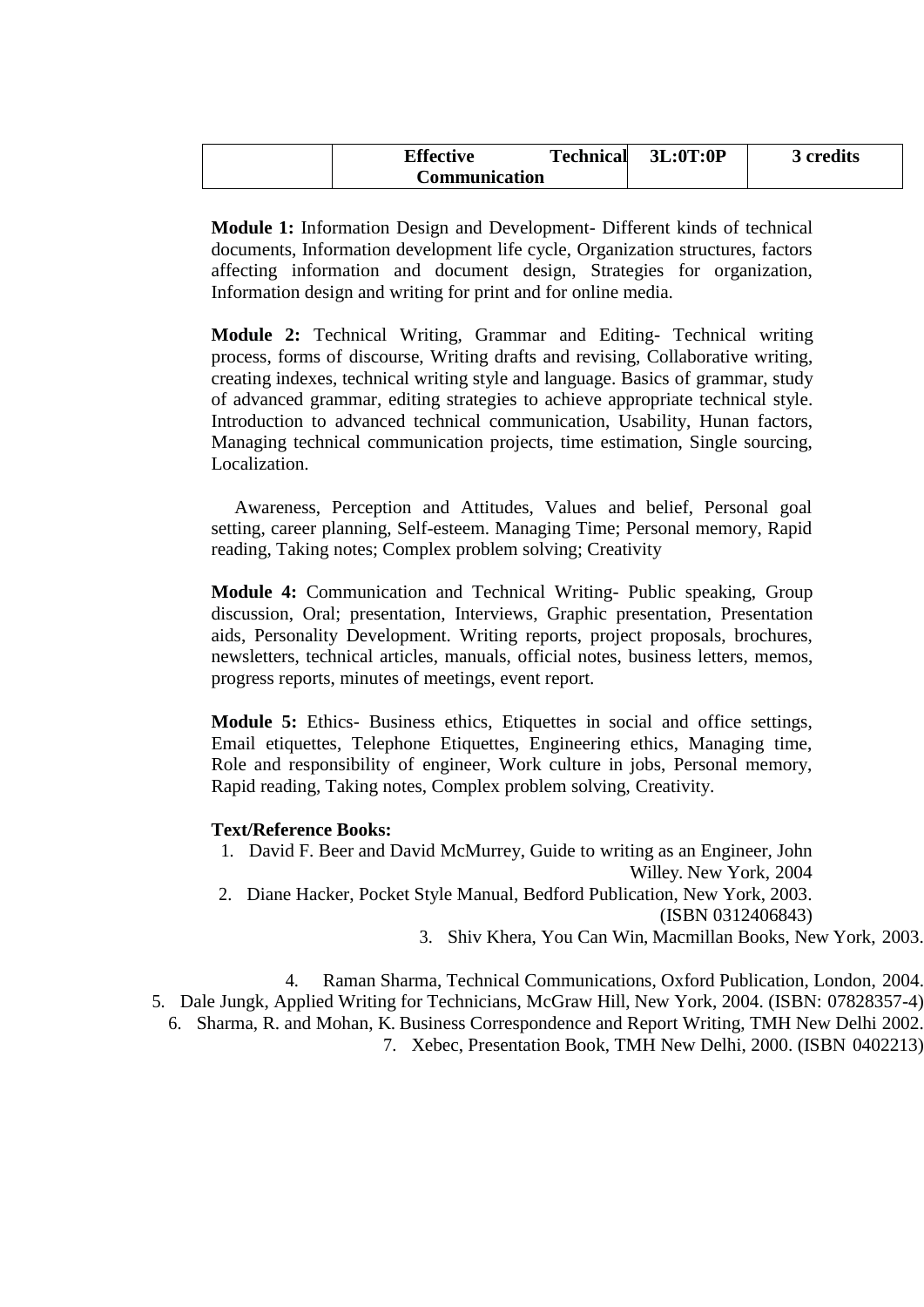| 2L:1T:0P<br><b>Introduction to Civil Engineering</b><br>2 credits |  |
|-------------------------------------------------------------------|--|
|-------------------------------------------------------------------|--|

When the students enter the college to pursue a degree in Civil Engineering and as well pursue a career in Civil Engineering after graduation, they need to understand the breadth and depth available in this field for possible engagement. When many alternative disciplines of engineering appear to offer apparently more glamourous avenues for advancement, the Civil Engineering student should realize the solid foundations available in this mother of all engineering disciplines. The students should understand the enormous possibilities available for creative and innovative works in this all pervasive field of engineering.

This course is designed to address the following:

- to give an understanding to the students of the vast breadth and numerous areas of engagement available in the overall field of Civil Engineering
- to motivate the student to pursue a career in one of the many areas of Civil Engineering with deep interest and keenness.
- To expose the students to the various avenues available for doing creative and innovative work in this field by showcasing the many monuments and inspiring projects of public utility.

#### **Proposed Syllabus**

What is Civil Engineering/ Infrastructure, History of Civil Engineering, Overview of ancient & modern civil engineering marvels, current national planning for civil engineering/ infrastructure projects, scope of work involved in various branches of Civil Engineering – Architecture & Town planning, Surveying & Geomatics, Structural Engineering, Construction Management, Construction materials, Hydrology and Water Resources Engineering, Hydraulic Engineering, Environmental Engineering &Sustainability, Pavement Engineering and construction, Traffic & Transportation Engineering and Management, Geotechnical Engineering, Ocean Engineering, Building Energy Efficiency, Basics of Contract Management, Professional Ethics, Avenues for entrepreneurial working, Creativity & Innovativeness in Civil Engineering,

#### **Modules**

- 1. **Basic Understanding**: What is Civil Engineering/ Infrastructure? Basics of Engineering and Civil Engineering; Broad disciplines of Civil Engineering; Importance of Civil Engineering, Possible scopes for a career
- 2. **History of Civil engineering**: Early constructions and developments over time; Ancient monuments & Modern marvels; Development of various materials of construction and methods of construction; Works of Eminent civil engineers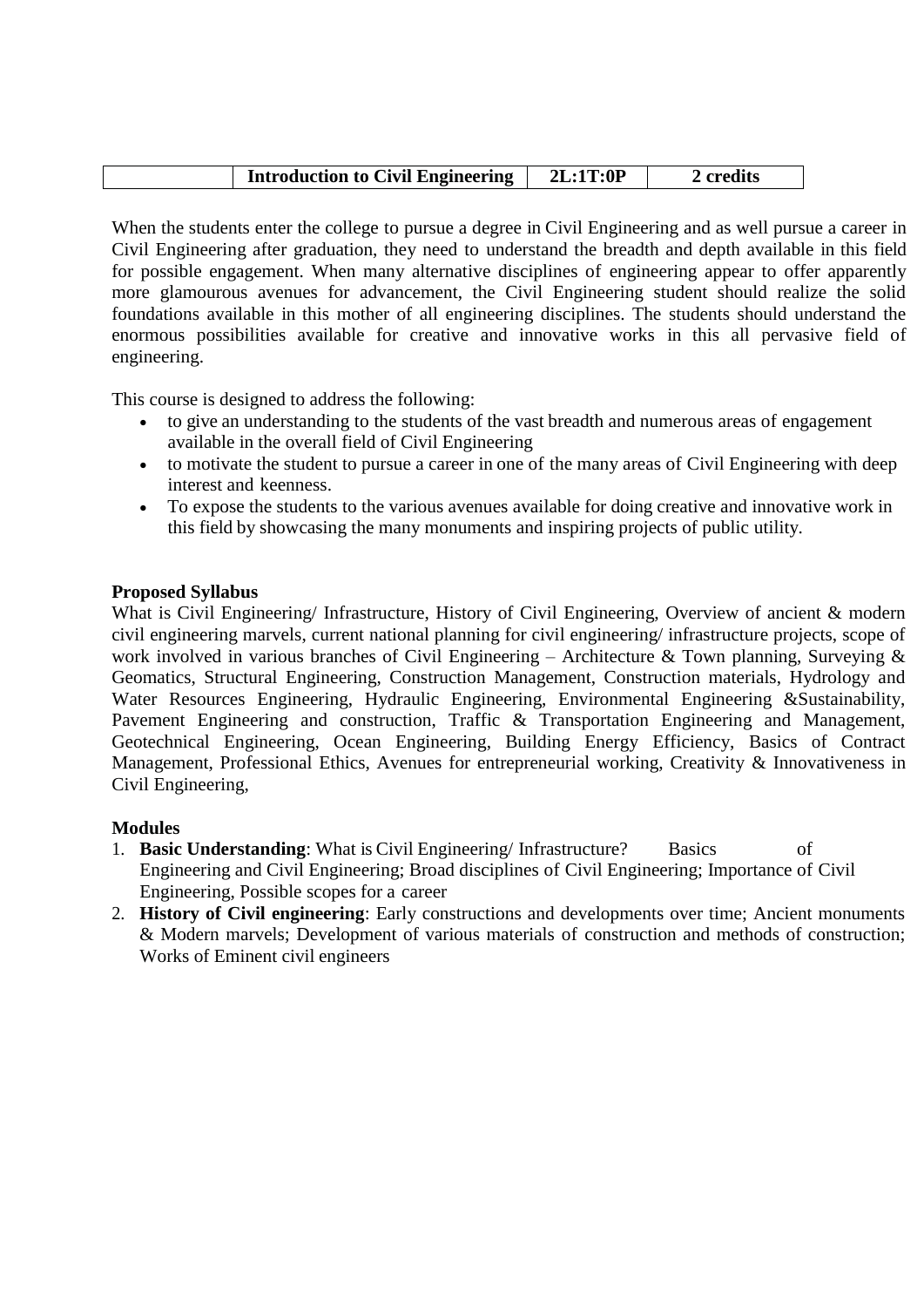- 3. **Overview of National Planning for Construction and Infrastructure Development**; Position of construction industry vis-à-vis other industries, five year plan outlays for construction; current budgets for infrastructure works;
- 4. **Fundamentals of Architecture & Town Planning**: Aesthetics in Civil Engineering, Examples of great architecture, fundamentals of architectural design & town planning; Building Systems (HVAC, Acoustics, Lighting, etc.); LEED ratings; Development of Smart cities
- 5. **Fundamentals of Building Materials**: Stones, bricks, mortars, Plain, Reinforced & Prestressed Concrete, Construction Chemicals; Structural Steel, High Tensile Steel, Carbon Composites; Plastics in Construction; 3D printing; Recycling of Construction & Demolition wastes
- 6. **Basics of Construction Management & Contracts Management**: Temporary Structures in Construction; Construction Methods for various types of Structures; Major Construction equipment; Automation & Robotics in Construction; Modern Project management Systems; Advent of Lean Construction; Importanceof Contracts Management
- 7. **Environmental Engineering & Sustainability**:Water treatment systems; Effluent treatment systems; Solid waste management; Sustainability in Construction;
- 8. **Geotechnical Engineering**: Basics of soil mechanics, rock mechanics and geology; various types of foundations; basics of rock mechanics  $&$  tunnelling
- 9. **Hydraulics, Hydrology &Water Resources Engineering**: Fundamentals of fluid flow, basics of water supply systems; Underground Structures; Underground Structures Multi- purpose reservoir projects
- 10. **Ocean Engineering**: Basics of Wave and Current Systems; Sediment transport systems; Ports & Harbours and other marine structures
- 11. **Power Plant Structures**: Chimneys, Natural & Induced Draught Colling towers, coal handling systems, ash handling systems; nuclear containment structures; hydro power projects
- 12. **Structural Engineering**: Types of buildings; tall structures; various types of bridges; Water retaining structures; Other structural systems; Experimental Stress Analysis; Wind tunnel studies;
- 13. **Surveying & Geomatics**: Traditional surveying techniques, Total Stations, Development of Digital Terrain Models; GPS, LIDAR;
- 14. **Traffic &Transportation Engineering**: Investments in transport infrastructure development in India for different modes of transport; Developments and challenges in integrated transport development in India: road, rail, port and harbour and airport sector; PPP in transport sector; Intelligent Transport Systems; Urban Public and Freight Transportation; Road Safety under heterogeneous traffic; Sustainable and resilient pavement materials, design, construction and management; Case studies and examples.
- 15. **Repairs & Rehabilitation of Structures:** Basics of corrosion phenomena and other structural distress mechanisms; some simple systems of rehabilitation of structures; Non- Destructive testing systems; Use of carbon fibre wrapping and carbon composites in repairs.
- 16. **Computational Methods, IT, IoT in Civil Engineering:** Typical software used in Civil Engineering-Finite Element Method, Computational Fluid Dynamics; Computational Geotechnical Methods; highway design (MX), Building Information Modelling; Highlighting typical available software systems (SAP, STAAD, ABAQUS, MATLAB,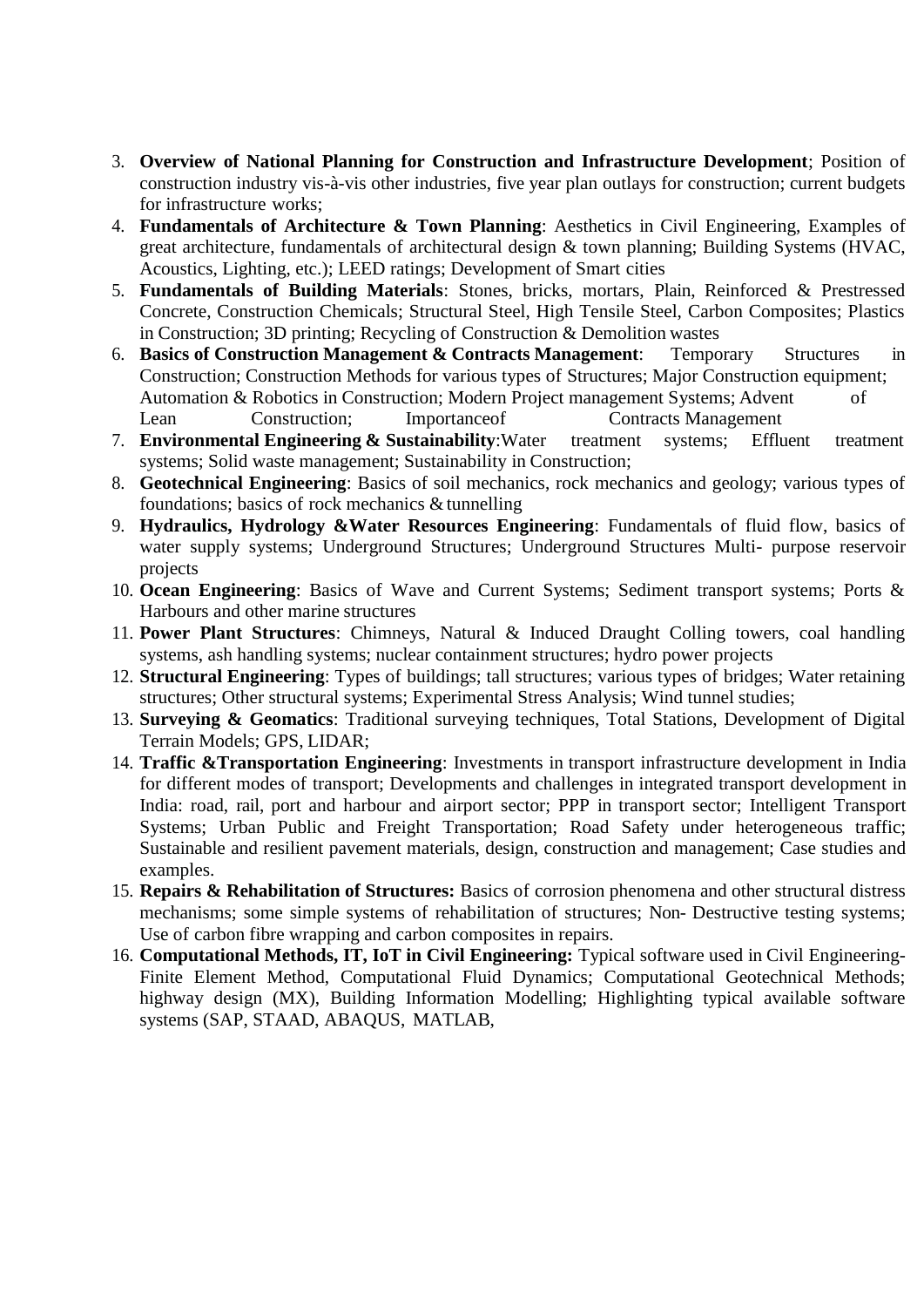ETAB, NASTRAN, NISA, MIKE 21, MODFLOW, REVIT, TEKLA, AUTOCAD,…GEOSTUDIO, EDUSHAKE, MSP, PRIMAVERA, ArcGIS, VisSIM, …)

- 17. **Industrial lectures**: Case studies of large civil engineering projects by industry professionals, covering comprehensive planning to commissioning;
- 18. **Basics of Professionalism**: Professional Ethics, Entrepreneurial possibilities in Civil Engineering, Possibilities for creative & innovative working, Technical writing Skills enhancement; Facilities Management; Quality & HSE Systems in Construction

- 1. Patil, B.S.(1974), Legal Aspects of Building and Engineering Contract
- 2. The National Building Code, BIS, (2017)
- 3. RERA Act, (2017)
- 4. Meena Rao (2006), Fundamental concepts in Law of Contract, 3rd Edn. Professional Offset
- 5. Chandiramani, Neelima (2000), The Law of Contract: An Outline, 2nd Edn. Avinash Publications Mumbai
- 6. Avtarsingh (2002), Law of Contract, Eastern Book Co.
- 7. Dutt (1994), Indian Contract Act, Eastern Law House
- 8. Anson W.R.(1979), Law of Contract, Oxford University Press
- 9. Kwatra G.K.(2005), The Arbitration & Conciliation of Law in India with case law on UNCITRAL Model Law on Arbitration, Indian Council of Arbitration
- 10. Avtarsingh (2005), Law of Arbitration and Conciliation, Eastern Book Co.
- 11. Wadhera (2004), Intellectual Property Rights, Universal Law PublishingCo.
- 12. P. S. Narayan (2000), Intellectual Property Rights, Gogia Law Agency
- 13. T. Ramappa (2010), Intellectual Property Rights Law in India, Asia Law House
- 14. Bare text (2005), Right to Information Act
- 15. O.P. Malhotra, Law of Industrial Disputes, N.M. Tripathi Publishers
- 16. K.M. Desai(1946), The Industrial Employment (Standing Orders) Act